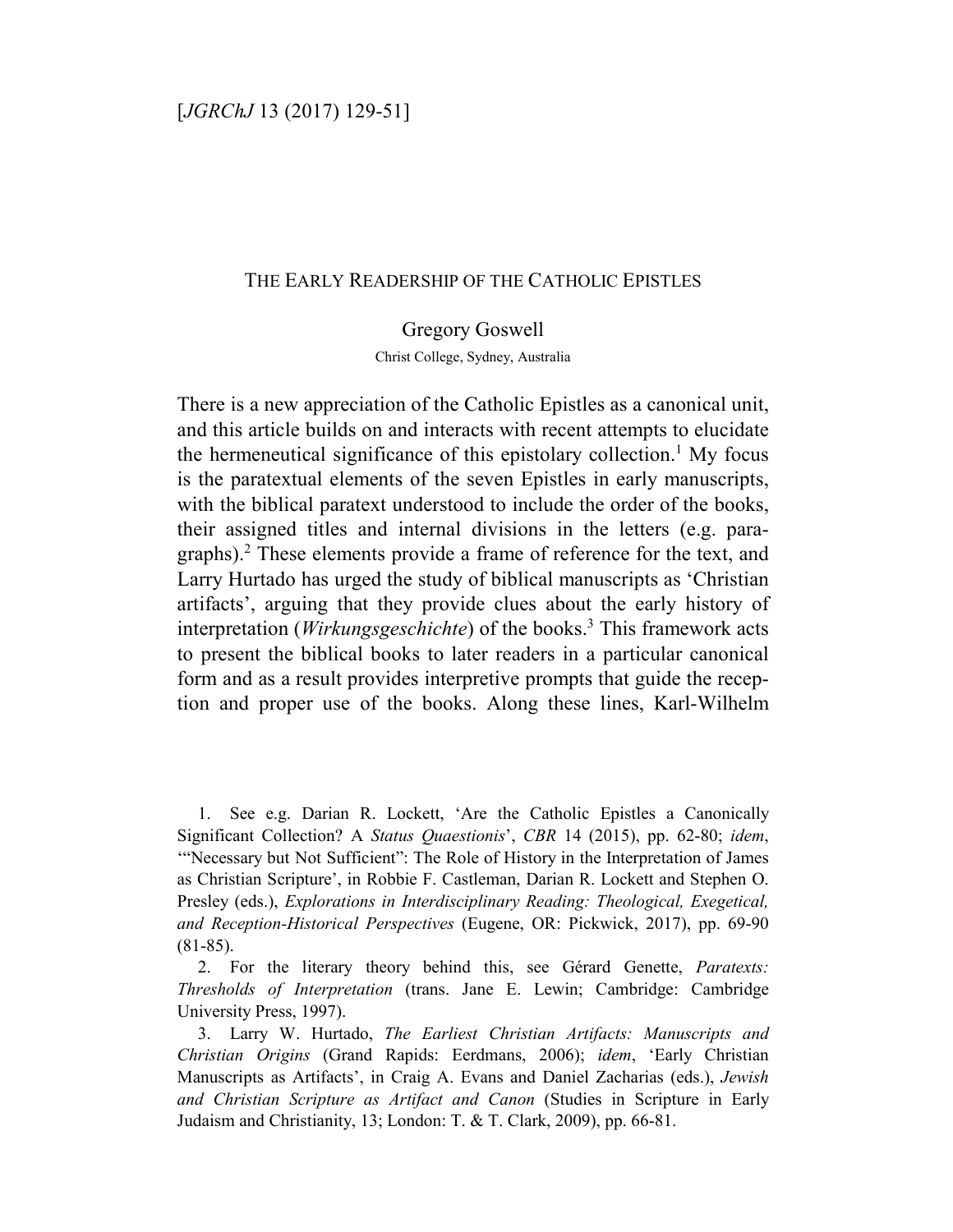Niebuhr describes the paratextual traces left by earlier readers as implicit 'reading instructions' (*Leseanweisungen*) for later readers.<sup>4</sup>

Darian R. Lockett raises the issue of what status is to be given to the ordering of the biblical books in the New Testament canon,<sup>5</sup> and the present article provides an opportunity to reassess exactly what that status should be, with the handling of the Catholic Epistles in the 'canonical process' used as a test case.<sup>6</sup> I argue that the ordering of the books is a paratextual phenomenon that should not be put on the same level of authority as the text itself, for it is readers rather than authors who are responsible for it. The same applies to the book titles and the internal divisions. In the Greco-Roman world, the readership was only a little wider than scribal circles, and most Christians learned the Bible from hearing it read in a liturgical setting (cf. Col. 4.16; Rev. 1.3). It was this group of ancient literati who had a hand in shaping the canon, no doubt in line with the understanding of the believing community to which they belonged. In other words, authors generate the biblical text and are the *makers* of meaning,<sup>7</sup> whereas later readers of Scripture, by putting books in a particular canonical order (or by assigning a fitting title to a book, or subdividing the text into units of thought), provide a paratextual frame for the text, reflecting their *understanding* of the meaning of the text. This frame is neither arbitrary nor infallible, for it

4. Karl-Wilhelm Niebuhr, 'Exegese im kanonischen Zusammenhang: Überlegungen zur theologischen Relevanz der Gesalt des neutestamentlichen Kanons', in J.-M. Auwers and H.J. De Jonge (eds.), *The Biblical Canons* (BETL, 163; Leuven: Peeters, 2003), pp. 557-84 (575); cf. Graham Allen, *Intertextuality*  (London: Routledge, 2000), pp. 103-107; Ched Spellman, *Toward a Canon-Conscious Reading of the Bible: Exploring the History and Hermeneutics of the Canon* (NTM, 34; Sheffield: Sheffield Phoenix Press, 2014), pp. 115-17; and D.F. McKenzie, *Bibliography and the Sociology of Texts* (London: British Library, 1986), who argues that discerning the meaning of a text involves the study of 'the material evidence of reception' (p. 19), on the basis that the physical form of a text reflects a particular reading of the text and also affects the ways it might be read by others.

5. Darian R. Lockett, *Letters from the Pillar Apostles: The Formation of the Catholic Epistles as a Canonical Collection* (Eugene, OR: Pickwick, 2017), pp. 55, 101.

6. According to Lockett, *Letters from the Pillar Apostles*, p. 51: 'a proper construal of the canonical process necessitates holding together author, redactor, and compiler'.

7. This is the case irrespective of the precise compositional history of a work (e.g. the possibility of multiple authors, editions and stages of redaction).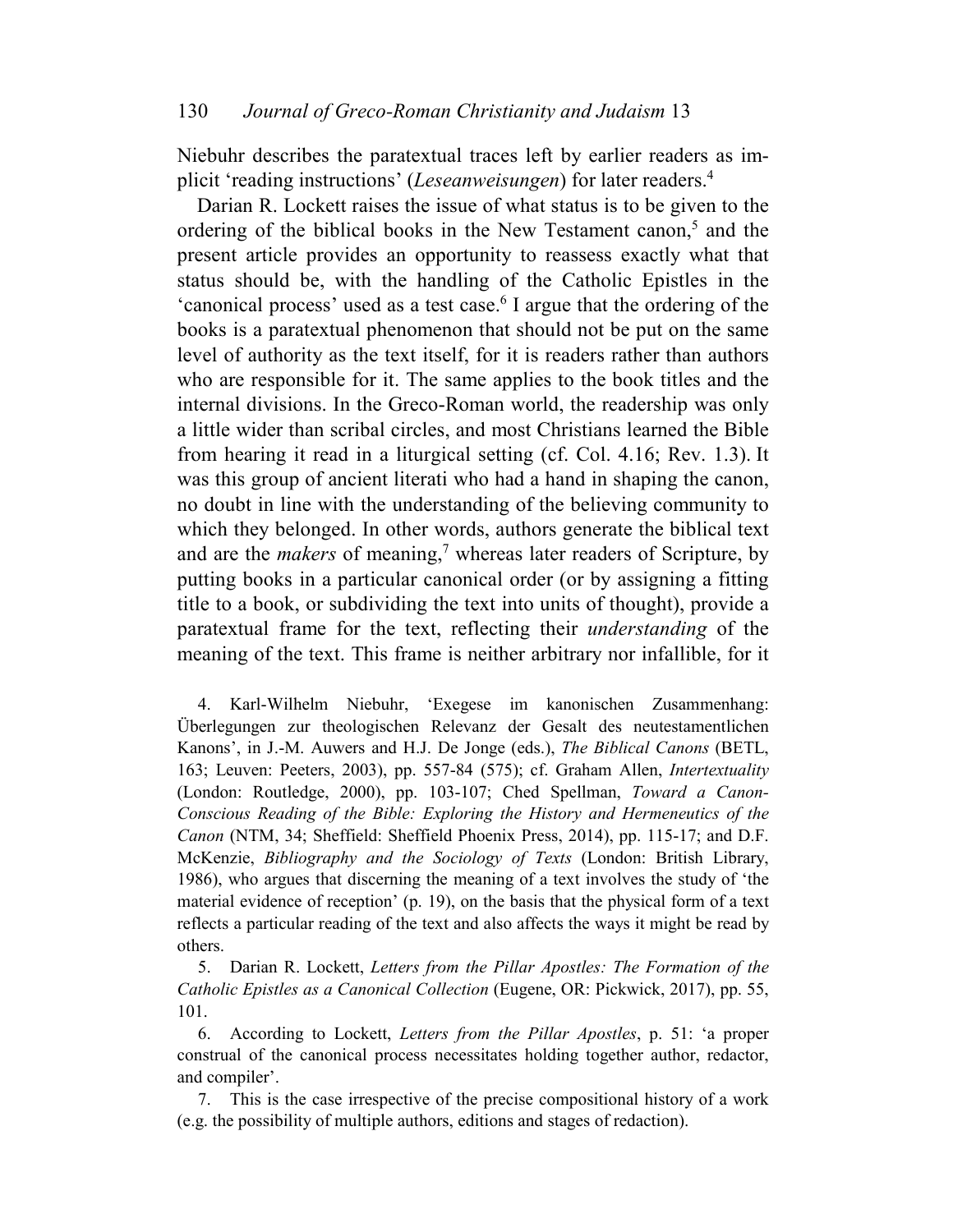preserves the perceptions or misperceptions of ancient readers generated in the process of reading.

The biblical author and later pious readers should not be turned into hermeneutical competitors, as appears to be done in the paradigm shift promoted by David Nienhuis and Robert Wall, who want to tie the meaning of the text to the point of canonization at the expense of the act of composition by an author.<sup>8</sup> To their mind, 'the canonical approach focuses its interest on that later process wherein individual texts were shaped together with others into a singular whole bearing a distinctive shape and contents'.<sup>9</sup> They are right to find fault with earlier scholarship that lightly dismissed the historical organization of the biblical books in favour of a rearranged 'scholar's canon' (e.g. when the Johannine letters are lifted from the Catholic Epistles and read alongside John's Gospel as part of a larger collection of 'Johannine Literature'), $^{10}$  but my criticism of the position of Nienhuis and Wall is that they appear to have gone to the other extreme and put the hermeneutical insights enshrined in the canonical order above scrutiny and turned that way of ordering the books into an interpretive axiom. In my view, they exaggerate the providential nature of the judgments made by early Christians when they claim that 'the canonical process is one of

8. David R. Nienhuis and Robert W. Wall, *Reading the Epistles of James, Peter, John, and Jude as Scripture* (Grand Rapids: Eerdmans, 2013), pp. 9-12. For a critique of Nienhuis and Wall, see Darian R. Lockett, 'Not Whether; but What Kind of Canonical Approach: A Review Essay', *JTI* 9 (2015), pp. 127-36, and for the reply by Wall and Nienhuis, see 'On Reading Canonical Collections: A Response', *JTI* 9 (2015), pp. 149-60.

9. Wall and Nienhuis, 'On Reading Canonical Collections', p. 151.

10. Wall and Nienhuis, 'On Reading Canonical Collections', pp. 150-51; David R. Nienhuis, '"From the Beginning": The Formation of an Apostolic Christian Identity in 2 Peter and 1–3 John', in Katherine M. Hockey, Madison N. Pierce and Francis Watson (eds.), *Muted Voices of the New Testament: Readings in the Catholic Epistles and Hebrews* (LNTS, 565; London: T. & T. Clark, 2017), pp. 71- 85 (71-72). Downplaying canonical arrangements is only one manifestation of a larger intellectual movement. See Michael C. Legaspi, *The Death of Scripture and the Rise of Biblical Studies* (Oxford Studies in Historical Theology; Oxford: Oxford University Press, 2010), p. viii: 'The academic Bible was created by scholars [in the Eighteenth Century, and Johann David Michaelis in particular] who saw that the scriptural Bible, embedded as it was in confessional particularities, was inimical to the socio-political project from which Enlightenment universities draw their purpose and support.'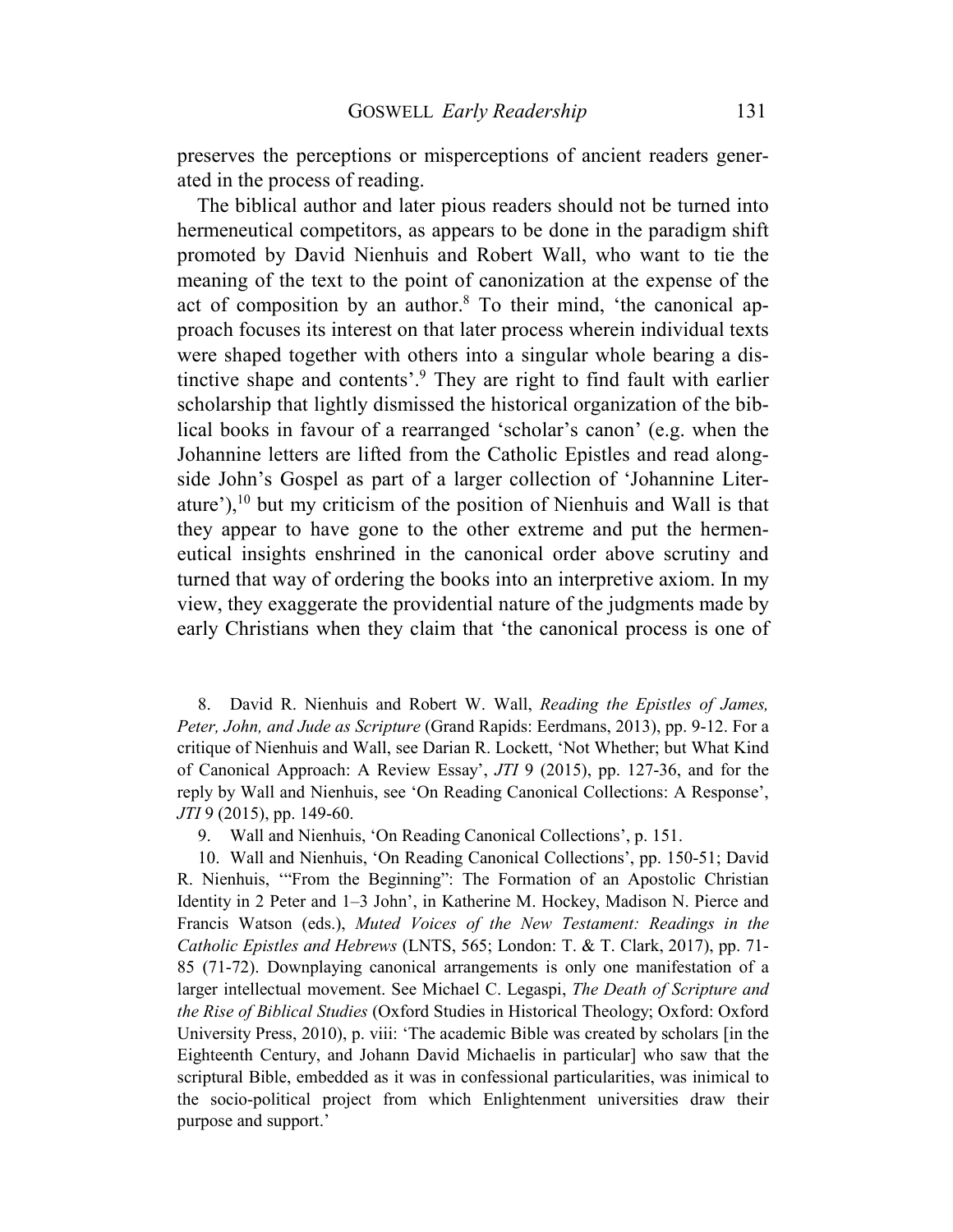spiritual discernment led by the Holy Spirit', $<sup>11</sup>$  for what they have in</sup> mind is not only the Spirit-enabled recognition of what books are Scripture (I concur with Nienhuis and Wall on that point), but the divine superintendence of the hermeneutical evaluations behind the actual ordering of the biblical books in the canon.

# *Canonically Motivated Pseudepigraphs?*

In critically evaluating the biblical paratext, there is also no cause to confuse or merge the authors and subsequent readers, 12 for the distinction between a biblical book and the paratextual frame of that book is the difference between (authorial) text and (allographic) commentary on the text.<sup>13</sup> Adjustments to the presentation of the text brought about by various paratextual elements have the effect of highlighting (or perhaps obscuring) certain inherent features of the book in question.<sup>14</sup> In other words, the presupposition behind my study of the Catholic

11. Nienhuis and Wall, *Reading the Epistles*, p. 12 (also p. 16: 'the indwelling Spirit forms a community's capacity to recognize which particular bits and what form are necessary in constructing a single biblical canon that is most effective in accomplishing its holy purposes'). Cf. Wall and Nienhuis, 'On Reading Canonical Collections', pp. 152-53: 'Individual texts ... are not "canonical" until the Spirit guides them to the place where they might play their appointed role within a collection of texts.'

12. Such as done in the literary-critical approach of Roger Chartier, in which the text of a novel (e.g. Cervantes' *Don Quixote*) is in danger of being swamped by a multitude of paratextual accretions (*The Author's Hand and the Printer's Mind* [trans. Lydia G. Cochrane; Cambridge: Polity Press, 2014]), or when the idea of the continually evolving text is turned into a virtue, for it is thought the fixity of texts dooms even classics (e.g. the novels of Jane Austen) to obsolescence in a rapidlychanging world. See James J. O'Donnell, *Avatars of the Word: From Papyrus to Cyberspace* (Cambridge, MA: Harvard University Press, 1998), p. 41.

13. The distinction and the terms are derived from Gérard Genette, 'Introduction to the Paratext', *New Literary History* 22 (1991), pp. 261-72 (266); *idem*, *Paratexts*, pp. 8-9; cf. Allen, *Intertextuality*, p. 106.

14. See the exploration of 'paratextual hermeneutics' provided by Eric W. Scherbenske, *Canonizing Paul: Ancient Editorial Practice and the Corpus Paulinum* (New York: Oxford University Press, 2013), p. 16: '[ancient] editors conveyed information by transmitting and altering the text, by selecting and arranging content, and by circumscribing the corpus with paratexts: an edition was the product of interpretation, and, in turn, sought to shape subsequent interpretation.'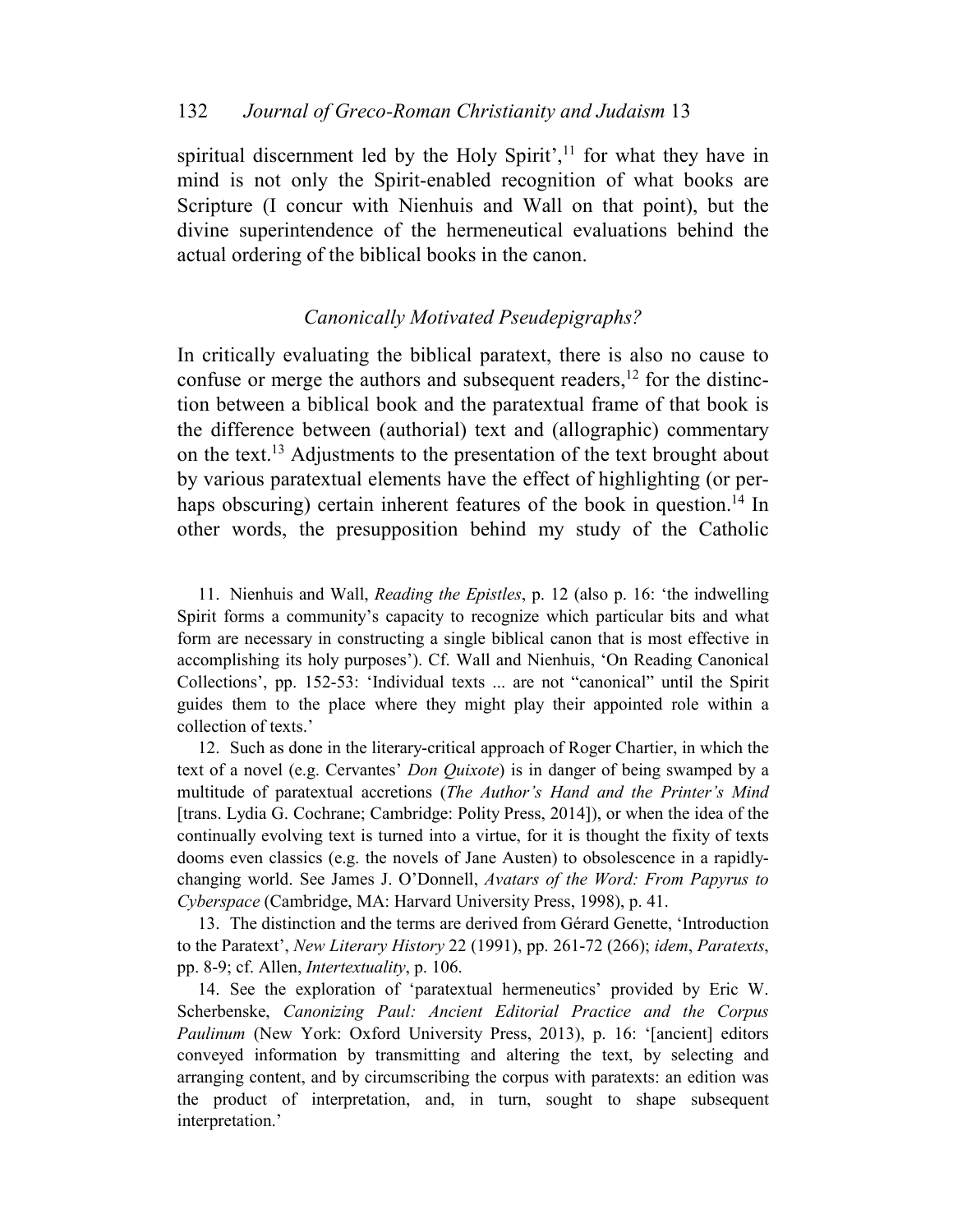Epistles is that the biblical paratext reflects the interpretive decisions of ancient readers. I will argue that the composing of the individual books that now make up the Catholic Epistles and the conjoining of the seven letters as a canonical collection are separate processes in both concept and execution.

In contrast to the position that I am presenting, David Trobisch and others have argued that 2 Peter is a 'canonically motivated pseudepigraph',<sup>15</sup> and, if that were established as fact, it would mean that epistolary composition and the formation of a canonical collection are not separate processes but rather intersect.<sup>16</sup> According to Trobisch, 2 Peter is intended to function, on analogy with 2 Timothy in the *Corpus Paulinum*, as a kind of last will and testament, anticipating the apostle's death (note 2 Pet. 1.15: 'after my departure') and setting out what his readers must remember after he is gone  $(3.1)$ . The author of 2 Peter appears to allude to the dominical prediction of how Peter would die (1.14; cf. Jn 21.18-19), the synoptic account of the transfiguration found in Mark's Gospel (1.17-18; cf. the link with Mark in 1 Pet. 5.13), the prophetic books of the Old Testament (2.1; 3.2), the first letter of Peter (3.1), the letter of Jude (given an extensive overlap of material) and the (completed?) corpus of Pauline letters (3.15-16). None of these observations is new, but what Trobisch does with them is different, for, on the basis of these allusions, he understands the Petrine author to be using and approving the different units of 'the Canonical Edition of the Christian Bible', meaning that 2 Peter (along with Acts and 2 Timothy) is part of the editorial frame of the canonical collection that aims to ensure that Paul and Peter are viewed as apostles of equal standing and significance. $17$ 

15. The wording is that of David R. Nienhuis, *Not by Paul Alone: The Formation of the Catholic Epistles Collection and the Christian Canon* (Waco, TX: Baylor University Press, 2007), p. 14.

16. David Trobisch, *The First Edition of the New Testament* (Oxford: Oxford University Press, 2000), pp. 86-96; cf. Denis Farkasfalvy, 'The Ecclesial Setting of Pseudepigraphy in Second Peter and its Role in the Formation of the Canon', *SecCent* 5 (1985), pp. 3-29.

17. Trobisch, *First Edition*, pp. 95-96. The supposed rivalry of Peter and Paul is the legacy of F.C. Baur and the Tübingen School, and this tradition of interpretation continues in David Trobisch, 'The Book of Acts as a Narrative Commentary on the Letters of the New Testament: A Programmatic Essay', in Andrew Gregory and C. Kavin Rowe (eds.), *Rethinking the Unity and Reception of Luke and Acts* (Columbia: University of South Carolina Press, 2010), pp. 119-27. Cf. Farkasfalvy,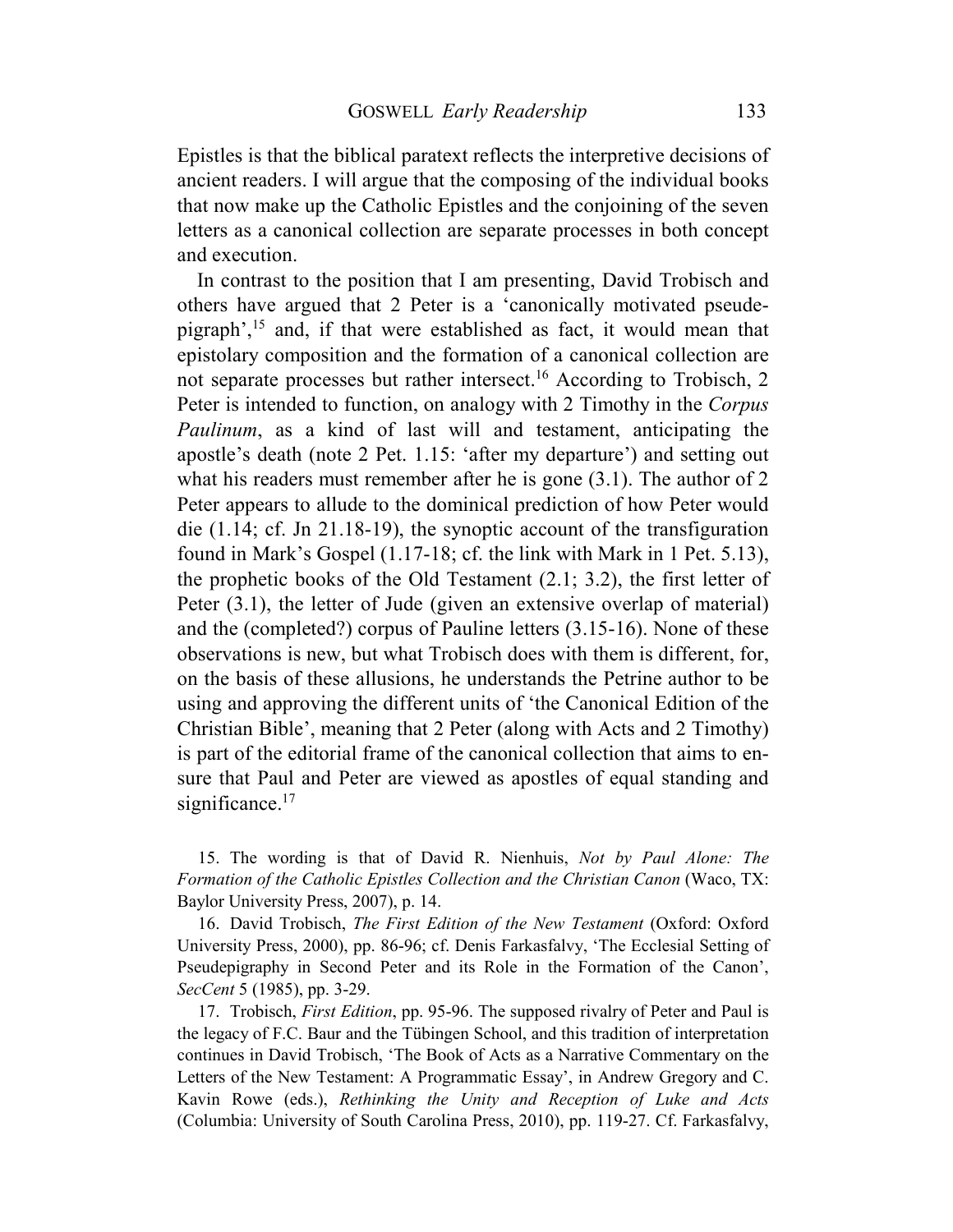#### 134 *Journal of Greco-Roman Christianity and Judaism* 13

In its present canonical location, 2 Peter does serve an important integrating function in the canon, but Trobisch has not proven that the letter was *written* with that function in mind, for all the books of the New Testament make use of the Old Testament in some way, and the letters of Paul also allude to dominical traditions.<sup>18</sup> If there is a commendation of the writings of Paul as a known collection in 2 Pet. 3.15- 16 ('all his letters'), in canonical terms, Paul, in his own letters, can be understood to reciprocate with his affirmation of Peter as a leading apostle and witness to Christ's resurrection (1 Cor. 1.12-13; 9.5; 15.5, 11; Gal. 1.18 [RSV 'to visit Cephas']; 2.7, 8, 9), and his valorization by Paul would also act to commend writings attributed to Peter to Christian readers.<sup>19</sup> In other words, the criteria used by Trobisch to argue that 2 Peter was written as a canon-orientated document are not specific enough to carry conviction.

David R. Nienhuis builds on the views of Trobisch,<sup>20</sup> and his own thesis is that 'James may have been written to perform a function in the East similar to the one that 2 Peter performed in the West', $2<sup>1</sup>$  such that the letter is a second-century pseudepigraph 'composed with its placement within a literary collection in mind' and aimed at shaping the use of the Catholic Epistles, $^{22}$  whose canonical role was to ensure 'a fully orthodox reception of the Pauline collection'.<sup>23</sup> In his reading of the corpus of seven letters, Nienhuis focuses on what he argues is the late addition of James as the 'frontispiece' of the collection, with this letter 'designed to introduce the other apostolic letters, in order to orient their subsequent reception'.<sup>24</sup> Nienhuis understands the position of the letter of James at the head of the Catholic Epistles, therefore, as a late move and sees the letter as written to be placed in that location of special

'Ecclesial Setting', p. 26: 'Second Peter manifests a conscious effort to strengthen the link between the Pauline and Petrine traditions.'

18. E.g. in 1 Cor. 11.25, Paul recalls the dominical tradition of the Lord's Supper ('This cup is the new covenant in my blood').

19. Marcus Bockmuehl, *Seeing the Word: Refocusing New Testament Study* (Studies in Theological Interpretation; Grand Rapids: Baker Academic, 2006), p. 112.

20. Nienhuis, *Not by Paul Alone*, pp. 12-19.

21. Nienhuis, *Not by Paul Alone*, pp. 26-27.

22. Nienhuis, *Not by Paul Alone*, p. 163.

23. Nienhuis, *Not by Paul Alone*, p. 225.

24. Nienhuis, *Not by Paul Alone*, p. 164; see also Nienhuis and Wall, *Reading the Epistles*, pp. 17-39.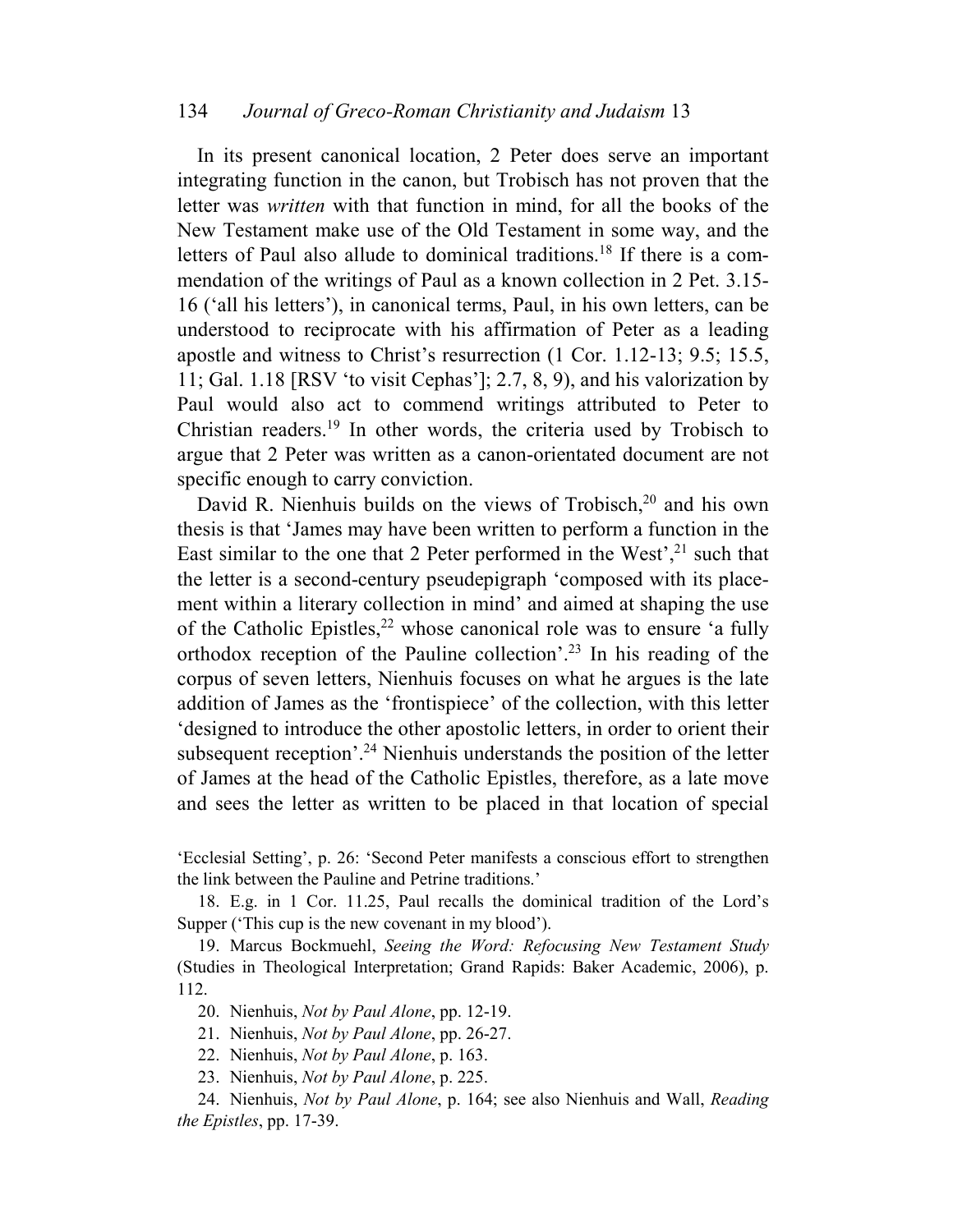prominence and influence. In other words, according to Nienhuis, 'Catholic Christians connected in some way with the traditions of "Jewish Christianity" wrote the letter in the hopes of creating a theologically coherent, fully apostolic letter collection ... [that would] facilitate a more vigorous defense against the distortions to which the Pauline message proved susceptible.<sup>'25</sup>

By way of response to the thesis of Nienhuis, it is true that the letter of James is not clearly cited until Origen in the first half of the third century (e.g. his *Commentary on Romans*), <sup>26</sup> but pointing out the missing external evidence, being an argument from silence, cannot conclusively prove the letter's late point of origin.<sup>27</sup> His other supporting arguments are that the reputed letter of James is dependent on Paul's discussion of faith and works,<sup>28</sup> and that the letter conforms to the second-century traditions that provide a portrait of James the Just (*Jakobusbild*) as the exemplar and champion of the moral dimension of the law.<sup>29</sup> Nienhuis has mounted an impressive case for the late dating of the letter of James, and this is a precondition that must be met for the viability of his thesis that the pseudonymous author composed his letter with certain extant apostolic texts in mind and did so with the aim of shaping the reading of an emergent non-Pauline epistolary collection.

Most relevant to my present concerns, however, is whether an exegetical examination of the letter of James supports the thesis that it was written to head and influence the use of the corpus of Catholic Epistles. This is the focus of Nienhuis's third and final chapter in *Not by Paul Alone*, and it is really here that his thesis stands or falls. Again, as in the case of Trobisch's theory about 2 Peter, it comes down to an argument concerning the intertextual affinities of the letter. Nienhuis

25. Nienhuis, *Not by Paul Alone*, p. 160.

26. See the references in Origen's works provided by Nienhuis, *Not by Paul Alone*, pp. 55-60. For another review of the evidence and modest claims for some earlier allusions to James (in *1 Clement* and Hermas), see Luke Timothy Johnson, *Brother of Jesus, Friend of God: Studies in the Letter of James* (Grand Rapids: Eerdmans, 2004), pp. 45-60, 84-100 (and for Nienhuis's brief reposte, see *Not by Paul Alone*, p. 31).

27. See e.g. Richard Bauckham, *James: Wisdom of James, Disciple of Jesus the Sage* (New Testament Readings; London: Routledge, 1999), pp. 112-13. The same point is made in regard to 2 Peter by Michael J. Kruger, 'The Authenticity of 2 Peter', *JETS* 42 (1999), pp. 645-71 (652).

28. Nienhuis, *Not by Paul Alone*, pp. 113-18.

29. Nienhuis, *Not by Paul Alone*, pp. 128-61.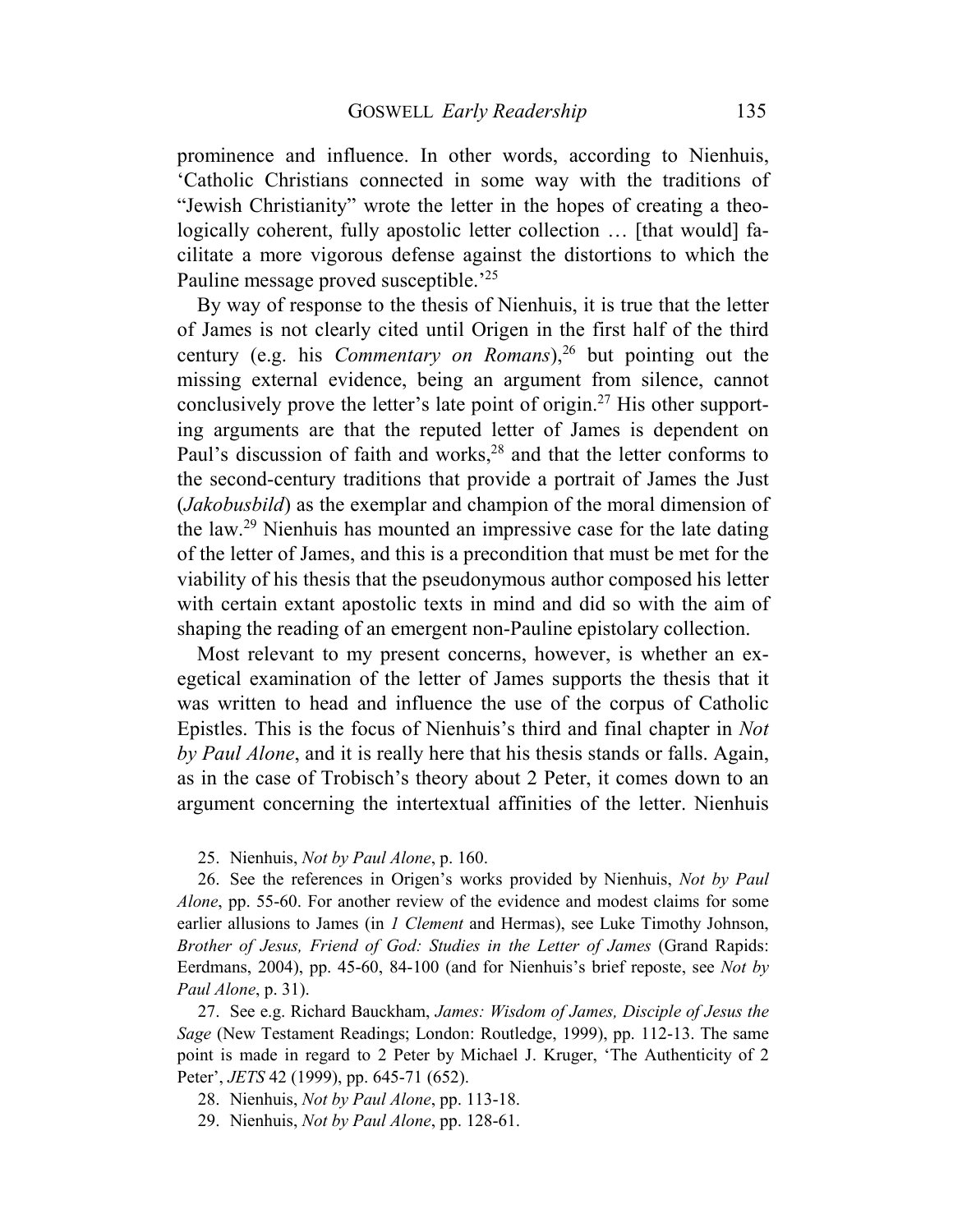stresses the links between James and 1 Peter on a lexical and syntactical level (e.g. Jas 1.1-4; cf. 1 Pet. 1.1, 6-9) and between James and 1 John in terms of general theme (e.g. Jas 2.14-17; cf. 1 Jn 3.16-18), with the aim of showing that the Jacobian author made an effort to demonstrate agreement with these apostolic works, even as he sought to direct the reception and use of the corpus as a whole. However, it is one thing to show that the contents of James suit its canonical location (Nienhuis succeeds in doing that), it is another to prove that it was *written* to be placed in such a position, for an alternate explanation (the one favoured by me) is that it was features such as those pointed out by Nienhuis that explain why later readers placed the letter where they did as one of the Catholic Epistles—not always at the head (see below). The canonical process is still open, especially regarding the order of the books, and it is at least theoretically possible that the order of the books in printed Bibles may change in the future (esp. Acts–Catholic Epistles as in the early Eastern canon).<sup>30</sup> As well, Nienhuis does not take sufficient account of the fact that the Greek manuscript tradition treats Acts and the Catholic Epistles as one canonical unit and these letters were not appended to the Pauline Corpus as their primary canonical conversation partner (see below).

Rather than viewing either 2 Peter or James as examples of an 'authorial paratext',  $31$ <sup>1</sup> which is what Trobisch and Nienhuis are doing, I argue that it is more accurate to see the ordering of Catholic Epistles as a *post-authorial* interpretive frame generated by readers as they sought to come to grips with the meaning of the books, and as a result they placed the letter of James and 2 Peter in what they thought were appropriate canonical settings as a guide to subsequent users who read these seven letters as Scripture.

30. Along those lines, David Trobisch argues that in modern printed editions of the New Testament, '[i]t seems especially important not to separate Acts from the General Letters' ('The New Testament in the Light of Book Publishing in Antiquity', in John S. Kloppenborg and Judith H. Newman [eds.], *Editing the Bible: Assessing the Task Past and Present* [Atlanta: SBL, 2012], pp. 161-70 [169]).

31. For this literary term, see Genette, 'Introduction to the Paratext', p. 266.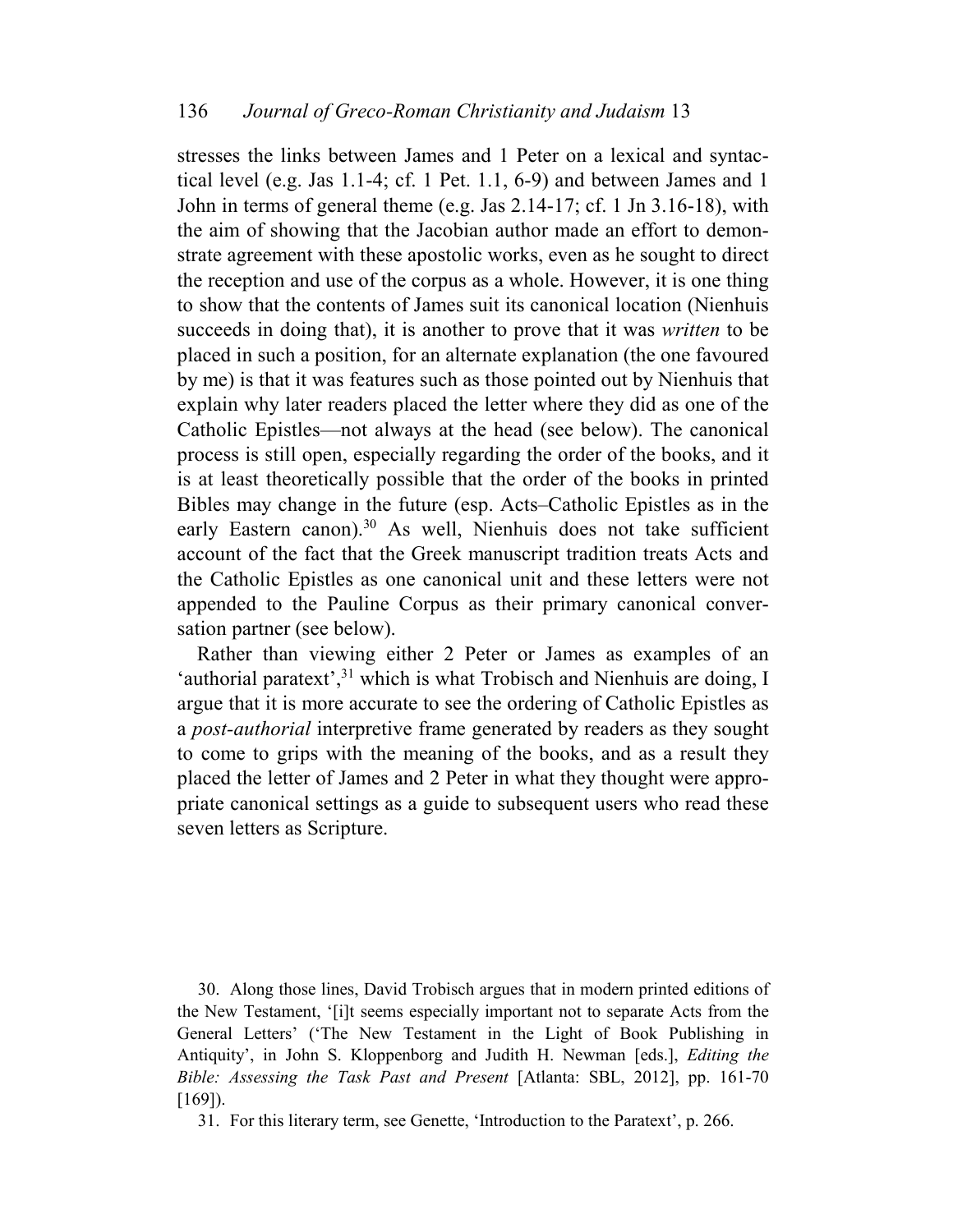### GOSWELL *Early Readership* 137

# *The Catholic Epistles and Acts*

The Vulgate determined the order of books in the Western Bible (Protestant and Catholic) and placed the book of Acts between the Gospels and the Pauline Epistles;<sup>32</sup> however, in all Greek textual witnesses, Acts prefaces the Catholic Letters and these are treated as a fixed and coherent canonical unit (*Praxapostolos*).<sup>33</sup> In Vaticanus (B 03) and Alexandrinus (A 02) Acts stands between the four Gospels and the Catholic Epistles, with the Pauline Epistles subsequent to that, but in Sinaiticus ( $\mathbf{x}$  01) the order is Gospels, Pauline Epistles, Acts and Catholic Epistles. Codex Bezae (D 05) is a fifth-century bilingual manuscript, with Greek text on the left-hand page and Latin on the righthand page. It contains the four Gospels in the Western order followed by most of the Acts of the Apostles. The damaged codex has one folio (415 recto) with a Latin text of 3 Jn 11b-15 (between the Gospels and Acts), $34$  but we cannot be certain what the original contents of the missing leaves between Mark and Acts were.<sup>35</sup> This settled pattern of conjoining Acts and the Catholic Epistles (almost always in that order) suggests that these letters are to be viewed 'through the lens of Acts'.<sup>36</sup>

32. See Samuel Berger*, Histoire de la Vulgate: Pendant les premiers siècles du moyen âge* (Hildesheim: Georg Olms, 1976), p. 339. For listings of alternative orders within the Latin tradition, see Berger*, Histoire de la Vulgate*, pp. 339-41. In the Muratorian Fragment (c. 200 CE), 'the acts of all the apostles' is discussed after Luke and John and before the Pauline Epistles. So too in Eusebius (*Hist*. *eccl.* 3.25.1-2), the order of discussion of the *homologoumena* (accepted or recognized writings) is: Gospels, Acts, Pauline Epistles, 1 John, 1 Peter and Revelation, namely he lists the letters of Paul after Acts.

33. See the listing provided in GNT<sup>4</sup> , 6\*–18\*; David C. Parker, *An Introduction to the New Testament Manuscripts and their Texts* (Cambridge: Cambridge University Press, 2008), pp. 283-86*.* In Codex Alexandrinus at the end of the letter of Jude the colophon treats Acts and the Catholic Epistles as a unit (πράξεις τῶν ἀποστόλων καὶ καθολικαί) (folio 84 verso), found at http://www.bl.uk/manuscripts/ Viewer.aspx?ref=royal\_ms\_1\_d\_viii\_fs001r.

34. The book of Acts begins on the reverse side of the same leaf (415 verso). The bottom half of 415 recto contains the Latin explicit of 3 John (*Epistulae Iohanis III*) and the incipit of Acts (*Actus Apostolorum*); found at http:// cudl.lib.cam.ac.uk/view/MS-NN-00002-00041/678.

35. The possibilities are rehearsed by David C. Parker, *Codex Bezae: An Early Christian Manuscript and its Text* (Cambridge: Cambridge University Press, 1992), pp. 8-9.

36. Nienhuis and Wall, *Reading the Epistles*, p. 53.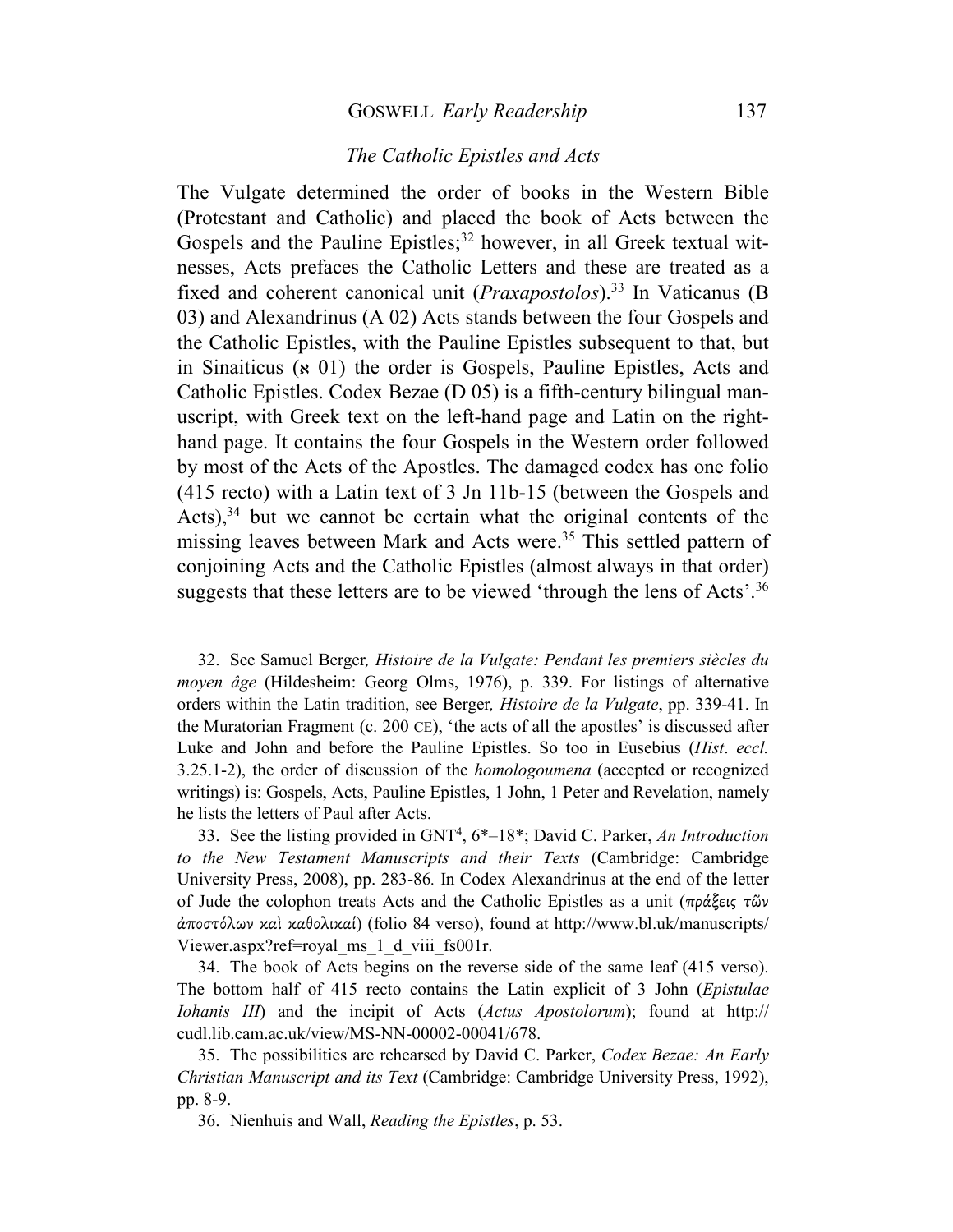## 138 *Journal of Greco-Roman Christianity and Judaism* 13

In line with this mode of presentation, Cyril of Jerusalem discusses the biblical books that are to be received: 'the Acts of the Twelve Apostles; and in addition to these, the seven Catholic Epistles of James, Peter, John, and Jude; then, as a seal upon all of them, and the last work of the disciples, the fourteen Epistles of St. Paul'.<sup>37</sup> Likewise, Athanasius advocates the recognition of the 'Acts of the Apostles and seven letters, called Catholic, by the Apostles, namely one by James; two by Peter, then three by John; and after these, one by Jude',<sup>38</sup> and Jerome lists the canonical books in the order: Gospels, Paul's Epistles, Acts, Catholic Epistles and Revelation.<sup>39</sup>

The canon logic of the order of Acts–Catholic Epistles–Pauline Epistles (as found in Vaticanus and Alexandrinus) is that it reflects the presentation in Acts itself, in which Peter dominates chs. 1–12 and Paul's story is the guiding thread of chs. 13–28. The conjoining of Acts and the Catholic Epistles draws attention to the fact that Acts features apostles other than Paul, especially Peter, who is the leading figure in the first half of the book. The positioning of the Catholic Epistles after Acts may imply that Acts promotes non-Pauline forms of Christianity,<sup>40</sup> and, according to Wall, this manuscript tradition indicates that 'Acts found its significance as the context for understanding the non-Pauline apostolic witness'.<sup>41</sup> The Muratorian Fragment (line 34) calls the book *acta omnium apostolorum* ('the acts of *all* the apostles').<sup>42</sup> In the opening chapter of Acts, there is a gathering of the eleven disciples and the family of Jesus (his mother and brothers) in the 'upper room'

37. *Catech*. 4.36; see *The Works of Saint Cyril of Jerusalem* (The Fathers of the Church: A New Translation, 61.1; trans. Leo P. McCauley and Anthony A. Stephenson; Washington, DC: Catholic University of America Press, 1969), p. 137.

38. *Ep*. 39.18 (c. 367 CE). The Greek text is provided by Theodor Zahn, *Grundriss der Geschichte des neutestamentlichen Kanons: Eine Ergänzung zu der Einleitung in das Neue Testament* (Leipzig: A. Deichert, 1904), p. 88; see also Edmon Gallagher and John Meade, *The Biblical Canon Lists from Early Christianity: Texts and Analysis* (Oxford: Oxford University Press, 2017), p. 123.

39. *Ep.* 53.8 (Migne PL 22.547).

40. On this, see Gregory Goswell, 'The Place of the Book of Acts in Reading the NT', *JETS* 59 (2016), pp. 67-82.

41. Robert W. Wall, 'The Acts of the Apostles in Canonical Context', *BTB* 18 (1988), pp. 16-24 (20).

42. The Latin text is provided by Zahn, *Grundriss der Geschichte des neutestamentlichen Kanons*, p. 78; *idem*, *Geschichte des neutestamentlichen Kanons* (2 vols.; Erlangen: A. Deichert, 1888–92), II.1, pp. 52-58 (52).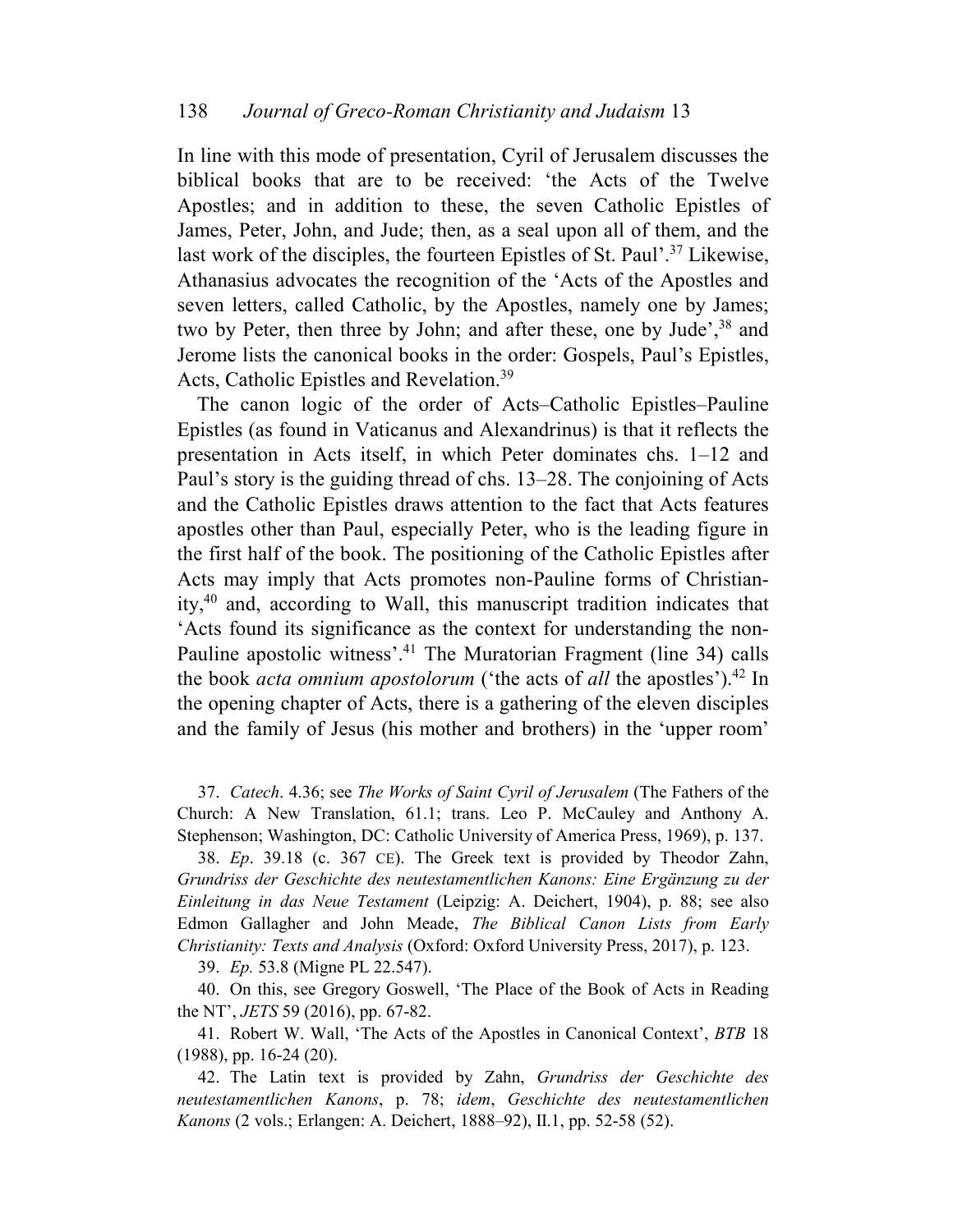(1.12-14). Although James is not identified as the half-brother of Jesus in Acts (12.17; 15.13; 21.28; cf. Gal. 1.19) and Jude is not as such mentioned in Acts (cf. Mt. 13.55; Mk 6.3), it appears that all four authors of the Catholic Epistles join in united prayer and fellowship in Acts 1.

For all their individuality, the seven letters that make up the Catholic Epistles share a number of key themes, and in most cases, these themes can be found in the prefacing book of Acts.<sup>43</sup> Wall (and Nienhuis) wish to allow the canonical context to shape the interpretation of the Catholic Epistles, however they fail to give enough weight to the fact that the primary conversation partner of the Catholic Epistles is the book of Acts, which immediately precedes them in ancient canon lists and Greek Bibles. With regard to common themes, there is, for example, the eyewitness testimony of the apostles to the glorified and resurrected Jesus (1 Pet. 5.1; 2 Pet. 1.16-18; 1 Jn 1.1-3; cf. Acts 1.21-22; 2.32; 3.15; 4.33; 13.30),<sup>44</sup> the joyful endurance of trials (Jas 1.2-4; 1 Pet. 1.6-9; cf. Acts 5.41; 16.25); the apostolic tradition that embodies the truth about Jesus (2 Pet. 3.2; repeated references to 'the truth' in 1 Jn 1.6, 8; 2.4, 21; 3.18-19; Jude 3, 17; cf. Acts 1.15-26; 2.42; 20.26- 31),<sup>45</sup> the danger posed by false prophets  $(2$  Pet. 2.1; 1 Jn 4.1; cf. Acts 13.6-12), the love command (Jas 2.8; 1 Pet. 1.22; 2.17; 3.8; 2 Pet. 1.7; 1 Jn 2.7-11; 3.10-11, 14, 23; 4.7, 11; 5.1-2; 2 Jn 5-6; 3 Jn 6), <sup>46</sup> the community of goods (Jas 2.14-17; 3.17; 1 Pet. 3.13-17; 2 Pet. 2.3; 1 Jn 3.17-20; 2 Jn 10; cf. Acts 2.44-45; 4.32-37; 11.27-30), the practice of hospitality (1 Pet. 1.22; 4.9-11; 2 Jn 9-11; 3 Jn 5-8; cf. Acts 16.15), the observance of the law (James 2; 1 Jn 2.3-11; 3.22-24; 4.21; 5.2-3; cf. Acts 15.22-29; 21.24), the prospect of the Lord's coming (Jas 5.7; 1 Pet. 5.4; 2 Pet. 3.1-13; 1 Jn 2.28; Jude 24-25; cf. Acts 1.11; 3.19-21) and finally the closing sections of three of the letters call for the rescue of those who have wandered from the faith (Jas 5.19-20; 1 Jn 5.16-17;

43. For what follows, see Robert W. Wall, 'A Unifying Theology of the Catholic Epistles: A Canonical Approach', in J. Schlosser (ed.), *The Catholic Epistles and the Tradition* (BETL, 176; Leuven: Leuven University Press, 2004), pp. 43-71. Wall does not, however, draw the links to Acts.

44. Cf. Lockett, *Letters from the Pillar Apostles*, pp. 181-82.

45. Carey C. Newman, 'Jude 22, Apostolic Authority, and the Canonical Role of the Catholic Epistles', *Perspectives in Religious Studies* 41 (2014), pp. 367-78 (370, 376).

46. Lockett, *Letters from the Pillar Apostles*, pp. 201-209.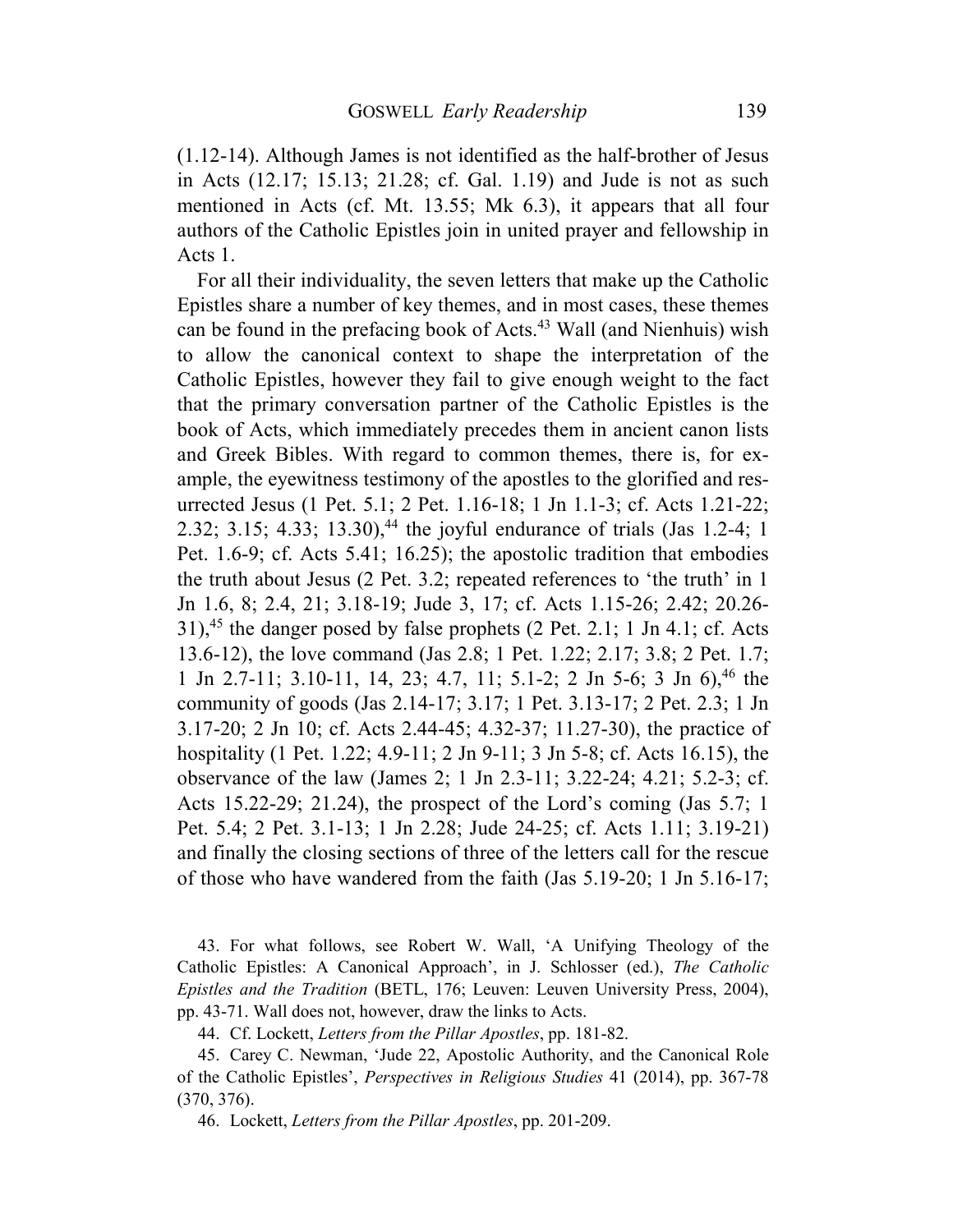Jude 22-23). The overall impression gained from the letters is of the harmony of the teaching of the half-brothers of Jesus (James/Jude) and the apostles (Peter/John), which is just what one would expect to find after the presentation of Acts. In that light, the appropriate method of interpretation is to allow neighbouring letters to inform the reading of the individual letters that make up the Catholic Epistles.

# *The Titles of the Catholic Epistles*

The placing of books in a certain order is a post-authorial imposition on the text of Scripture, albeit an inescapable one when texts of diverse origin are collected together, for they have to be put in some order or other, but the inseparability of text and paratext does not mean that they are not distinct in origin and function. For example, there is no evidence that the biblical authors themselves supplied the titles that are attached to their compositions, and the similar formulation of the titles of the Catholic Epistles (each named after the sender) makes it likely that the titles were supplied when the books were brought together and circulated as an epistolary collection. The seven Epistles (James, 1, 2 Peter, 1, 2, 3 John and Jude) are grouped together under the title 'Catholic Epistles' (καθολικαί), with the epithet probably used in the sense of universal (e.g. the *inscriptio* ἐπιστολὴ Ἰακώβου καθολική ['the Catholic Letter of James']).<sup>47</sup> This reflects the fact that (except for 2, 3 John), they are not addressed to any specific church or individual, and so the letters are named and differentiated from each other according to who *wrote* them. The limitation of the letters to seven is another way in which their universal scope and application is indicated to readers.<sup>48</sup> The same applies to the seven named churches to whom Paul addressed letters (with this numerical calculation excluding Hebrews) and the

47. For example, in Vaticanus, titles are applied to the Letter of James by means of superscript (Ἰακώβου ἐπιστολή), subscript (Ἰακώβου) and running title (Ἰακώβου). For details of the inscriptions and subscriptions of the seven letters in ancient manuscripts, see *NTG*<sup>27</sup>, pp. 588, 598, 608, 615, 625, 627-28, 743-45; Lockett, *Letters from the Pillar Apostles*, pp. 105-15.

48. First commented upon in Eusebius, *Hist. eccl*. 2.23.23–25 (Migne PG 20.205); cf. Brevard S. Childs, *The Church's Guide for Reading Paul: The Canonical Shaping of the Pauline Corpus* (Grand Rapids: Eerdmans, 2008), p. 225.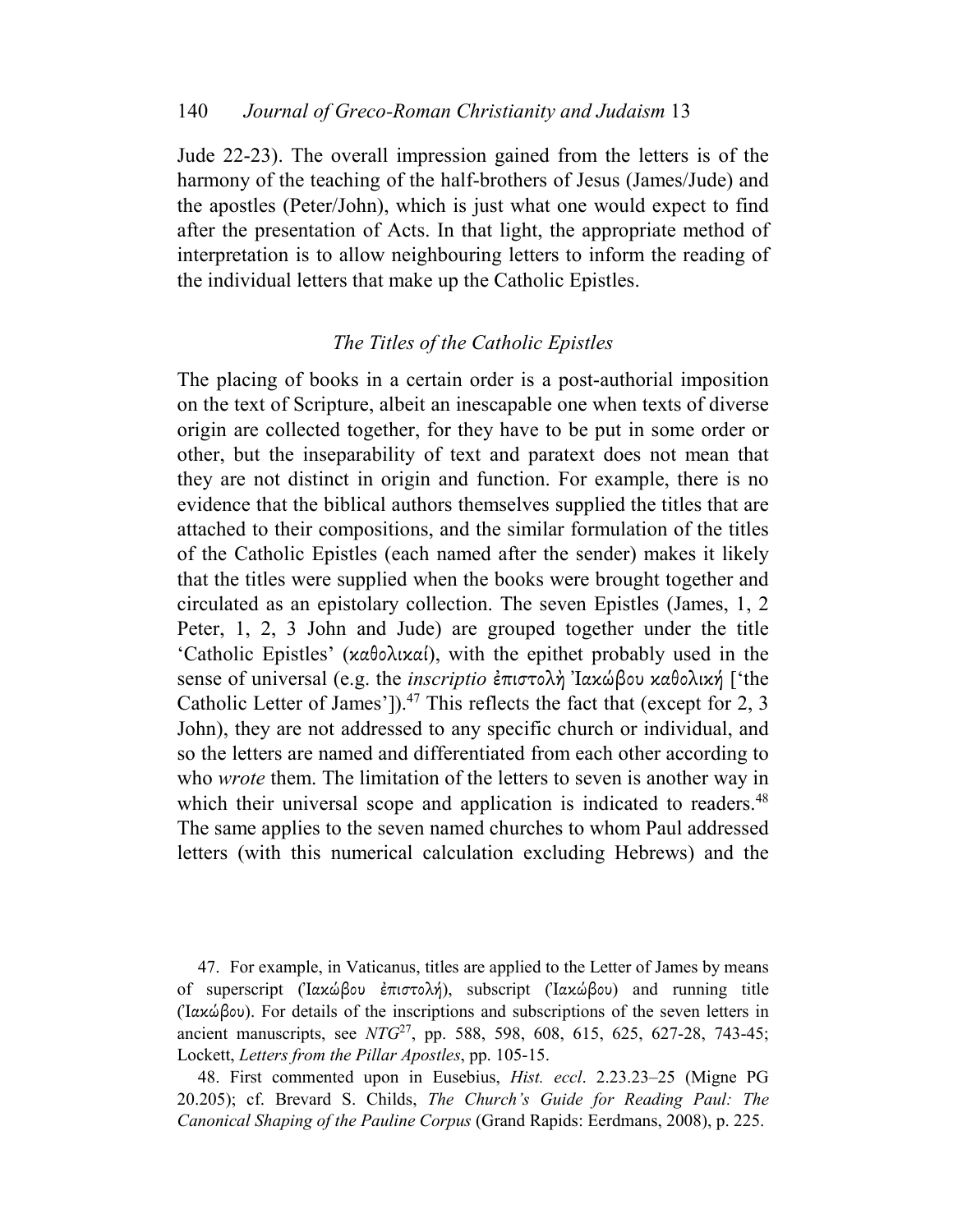seven churches of Revelation.<sup>49</sup> The lack of reference to any particular church in their titles, unlike the case for Pauline Epistles (e.g. Πρὸς  $P\omega\mu\alpha\omega\zeta$ , also implies their universal application.<sup>50</sup>

This understanding is supported by the breadth of the readership addressed (Jas 1.1: 'To the twelve tribes in the Dispersion'; 1 Pet. 1.1: 'To the exiles of the Dispersion in Pontus, Galatia, Cappadocia, Asia, and Bithynia' [both using διασπορά]), though the addressees of the two letters are not strictly without geographical limit, and in the case of 1 Peter, the recipients appear to be Gentile believers (see 1.14, 18; 4.3). The implication is that 2 Peter is written to the same wide readership as the first letter  $(3.1)$ ,<sup>51</sup> and its recipients are addressed as 'all those who have obtained a faith of equal standing with ours in the righteousness of our God and Savior Jesus Christ' (1.1). James presents itself as an encyclical to Diaspora believers and that claim (according to Richard Bauckham) means resisting the tendency in some scholarly circles to posit a specific 'community of James'.<sup>52</sup> There is no record of James venturing beyond Jerusalem,<sup>53</sup> but he was the centre of a wider network of influence in the Diaspora (cf. Gal. 2.12: 'certain men from James'). The provenance of the Johannine letters in the Jewish Diaspora (cf. Jn

49. The Muratorian Fragment explicitly relates Paul's seven letters to the seven letters in Revelation saying: 'the blessed apostle Paul himself, following the example of his predecessor John, writes by name to only seven churches ... it is clearly recognized that there is one church spread throughout the whole extent of the earth, for John also in the Apocalypse, though he writes to seven churches, nevertheless speaks to all.' See Muratorian Fragment, lines 48-50, 57-59 (translation provided by Bruce M. Metzger, *The Canon of the New Testament: Its Origin, Development, and Significance* [Oxford: Clarendon Press, 1987], p. 307).

50. For a canonical history of the grouping, whose present shape is of Eastern origin, see Nienhuis, *Not by Paul Alone*, pp. 29-97 (76-79); cf. Gallagher and Meade, *The Biblical Canon Lists*, pp. 44-48.

51. Cf. the argument of Robert W. Wall that 2 Peter was written to complement and extend the teaching found in 1 Peter; see 'The Canonical Function of 2 Peter', *BibInt* 9 (2001), pp. 64-81; cf. Joel B. Green, *1 Peter* (THNTC; Grand Rapids: Eerdmans, 2007), pp. 234-39.

52. Bauckham, *James*, pp. 25-28.

53. Paul's reference to 'the brothers of the Lord' as travelling missionaries probably does not include James (1 Cor. 9.5); see Richard Bauckham, *Jude and the Relatives of Jesus in the Early Church* (Edinburgh: T. & T. Clark, 1990), pp. 57-60.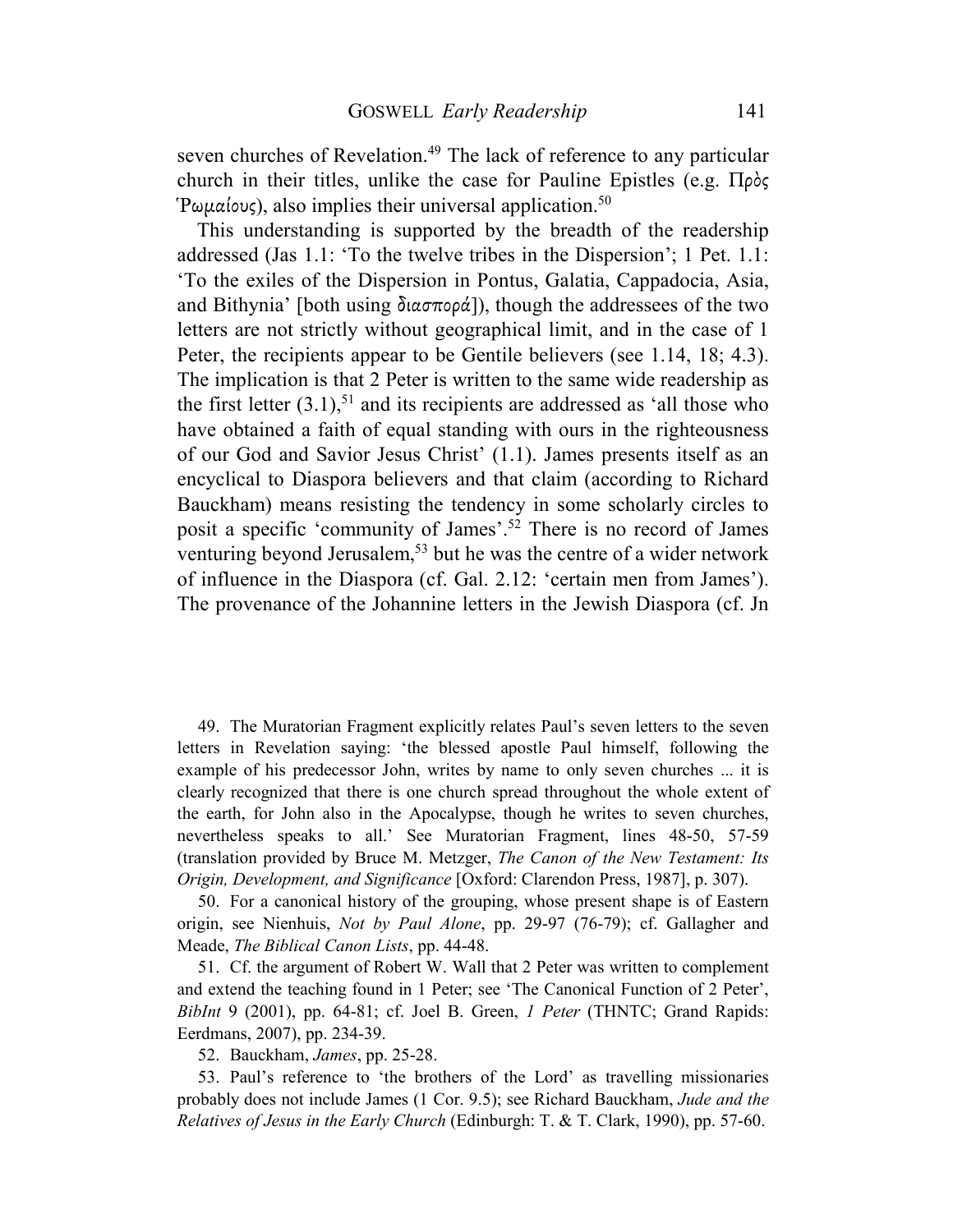7.35; 12.20) and the Palestinian Jewish origin (and destination) of 2 Peter and Jude are also highly likely.<sup>54</sup>

1 John addresses a church where a group has seceded (2.19), but the error of those who departed is not clearly profiled. The stress in the letter on keeping the 'commandments' (plural) supports the idea that it was written to a Jewish Christian audience (2.3-11; 3.22-24; 4.21; 5.2- 3).<sup>55</sup> The secession is described as typical of 'the last hour'  $(2.18)$ , so that it is relevant to all churches, both present and future. As well, 1 Jn 2.19 alludes to more than a local dispute, given the generalizing reference to 'many antichrists' (2.18) and 'many false prophets' (4.1; cf. 2 Jn 7: 'many deceivers'). The metaphor 'the elect lady and her children' would seem to address a number of churches in the Elder's circle of influence  $(2 \text{ Jn 1})$ , so that 2 John also can be viewed as an encyclical.<sup>56</sup> Jude can also be understood as addressed to a geographically diffuse audience (v. 1: 'To those who are called, beloved in God the Father and kept for Jesus Christ'). Indeed, the lack of specifics facilitates its (now) general application within the corpus of Catholic Epistles. In other words, all seven letters are directed to a wide audience.

## *The Order of the Catholic Epistles*

With regard to the order of the Catholic Epistles, letters by the same author are kept together (e.g. 1 and 2 Peter) and, as in the case of the Pauline letters, are ordered according to length (from longest to shortest).<sup>57</sup> 2 Peter follows 1 Peter due to their relative lengths, but 2 Pet. 3.1 ('This is now the second letter that I have written to you') may refer to 1 Peter (or was understood as doing so), though there is not absolute certainty concerning its historical referent. In their common order, the

54. Judith M. Lieu, *The Theology of the Johannine Epistles* (Cambridge: Cambridge University Press, 1991), pp. 16-21; John A.T. Robinson, 'The Destination and Purpose of the Johannine Epistles', in *Twelve New Testament Studies* (London: SCM Press, 1962), pp. 126-38; Anders Gerdmar, *Rethinking the Judaism–Hellenism Dichotomy: A Historiographical Study of Second Peter and Jude* (ConBNT, 36; Stockholm: Almqvist & Wiksell International, 2001).

55. Nienhuis, *Not by Paul Alone*, pp. 197-98.

56. John Painter, 'The Johannine Epistles as Catholic Epistles', in Karl-Wilhelm Niebuhr and Robert W. Wall (eds.), *The Catholic Epistles and Apostolic Tradition* (Waco, TX: Baylor University Press, 2009), pp. 239-305 (249-50).

57. This is the order found in Sinaiticus, Alexandrinus and Vaticanus (cf. Niebuhr, 'Exegese', pp. 578-81).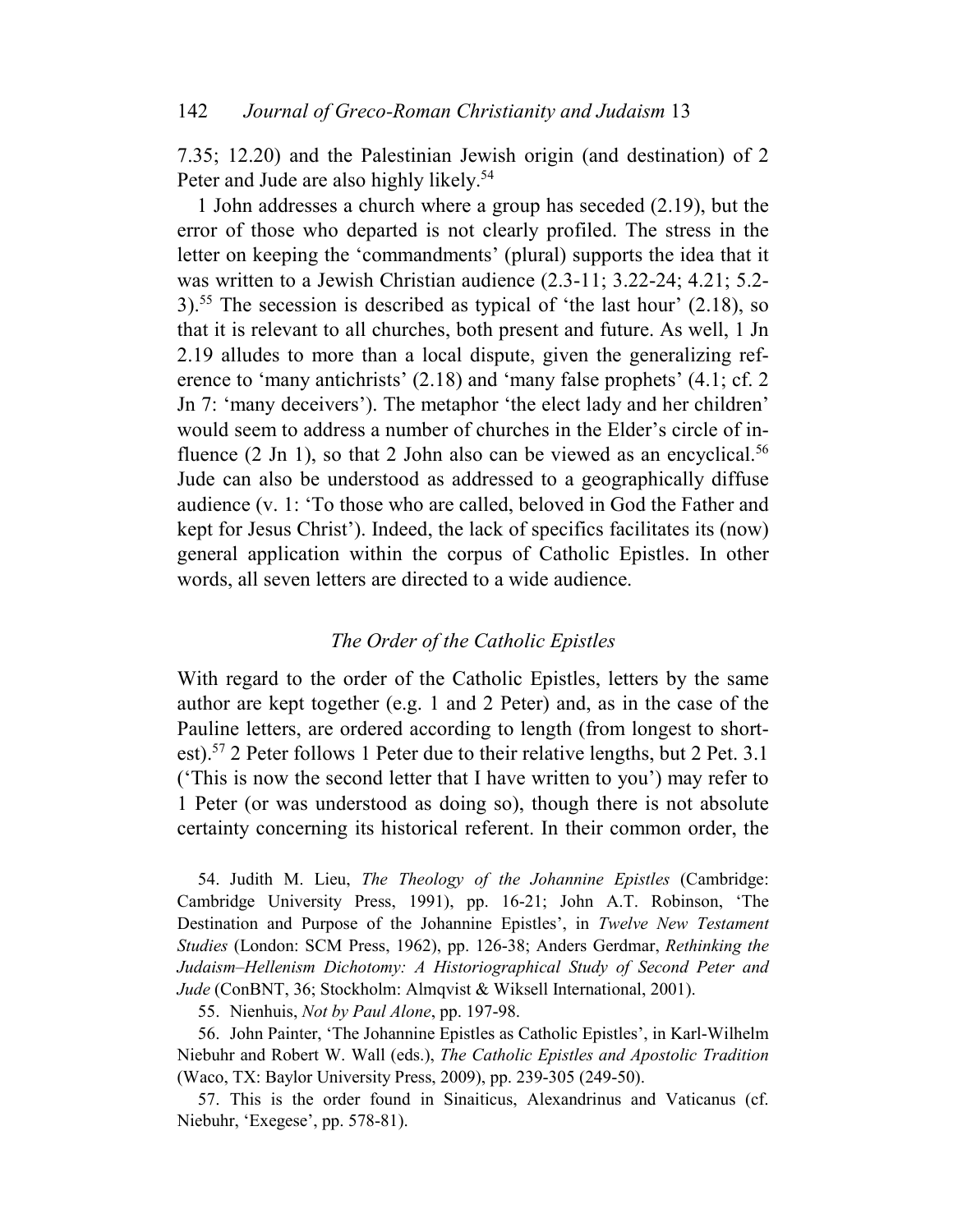letters attributed to James and Jude, the two half-brothers of Jesus, form an envelope (*inclusio*) around the apostolic letters of Peter and John.<sup>58</sup> As a result, in this corpus of seven books, the apostles of Christ (Peter/John) and the family of Jesus (James/Jude) form a chorus in testimony to him.

Placing the letters of Peter and John side-by-side asserts the compatibility of their witness, and this becomes a final canonical affirmation of the close association between Peter and 'the beloved disciple' (= John) such as plotted in the final chapters of John's Gospel (13.21-30; 18.15-18; 20.1-10; 21.15-24). It also picks up the allusions to the partnership of Peter and John in gospel ministry in Jerusalem and in Palestine in Acts (3.1-11; 4.13, 19; 8.14-25; 9.32–11.18). With their Epistles juxtaposed, Peter and John continue to speak in unison, testifying to the solidarity of the Petrine and Johannine traditions,<sup>59</sup> and 2 Peter and 1 John are especially close in that they claim to the embody the eye-witness testimony of Peter and John that addresses the issue of challenges by rival teachers and false prophets to the apostolic tradition  $(2$  Pet. 1.16-19; 3.1-2; 1 Jn 1.1-4).<sup>60</sup> In other words, this canonical sequence is significant and hermeneutically productive.

Jude's self-reference as the 'brother of James' (Jude 1) is an intracanonical link with the letter of James, and the relationship of the authors is reinforced by their common self-designation as 'a servant of [God and of the Lord] Jesus Christ' (Jas 1.1; Jude 1). The similarities between 2 Peter and the letter of Jude, whatever their genetic explanation,<sup>61</sup> also help to unify the Catholic Epistles. On that basis, we

58. E.g. John Painter, *1, 2, and 3 John* (SP, 18; Collegeville, MN: Liturgical Press, 2002), pp. 33-36.

59. Cf. Robert W. Wall, 'Acts and James', in Karl-Wilhelm Niebuhr and Robert W. Wall (eds.), *The Catholic Epistles and Apostolic Tradition* (Waco, TX: Baylor University Press, 2009), pp. 127-52 (130-131): 'if Peter and John are enjoined as partners in Acts, then we should expect to find their written traditions conjoined in an emergent Christian Bible, and their intracanonical relations envisaging the church's perception of their theological coherence'.

60. Nienhuis and Wall, *Reading the Epistles*, pp. 46, 161-62, 255-56; the links between 2 Peter and 1 John are explored by Nienhuis, 'From the Beginning', pp. 77-85.

61. See e.g. Terrance Callan, 'Use of the Letter of Jude by the Second Letter of Peter', *Bib* 85 (2004), pp. 42-64, who argues that 2 Pet. 2.1–3.3 has thoroughly reworked and freely paraphrased material from Jude 4-18. The scholarly consensus is that 2 Peter draws on Jude as a primary source, though note the thoughtful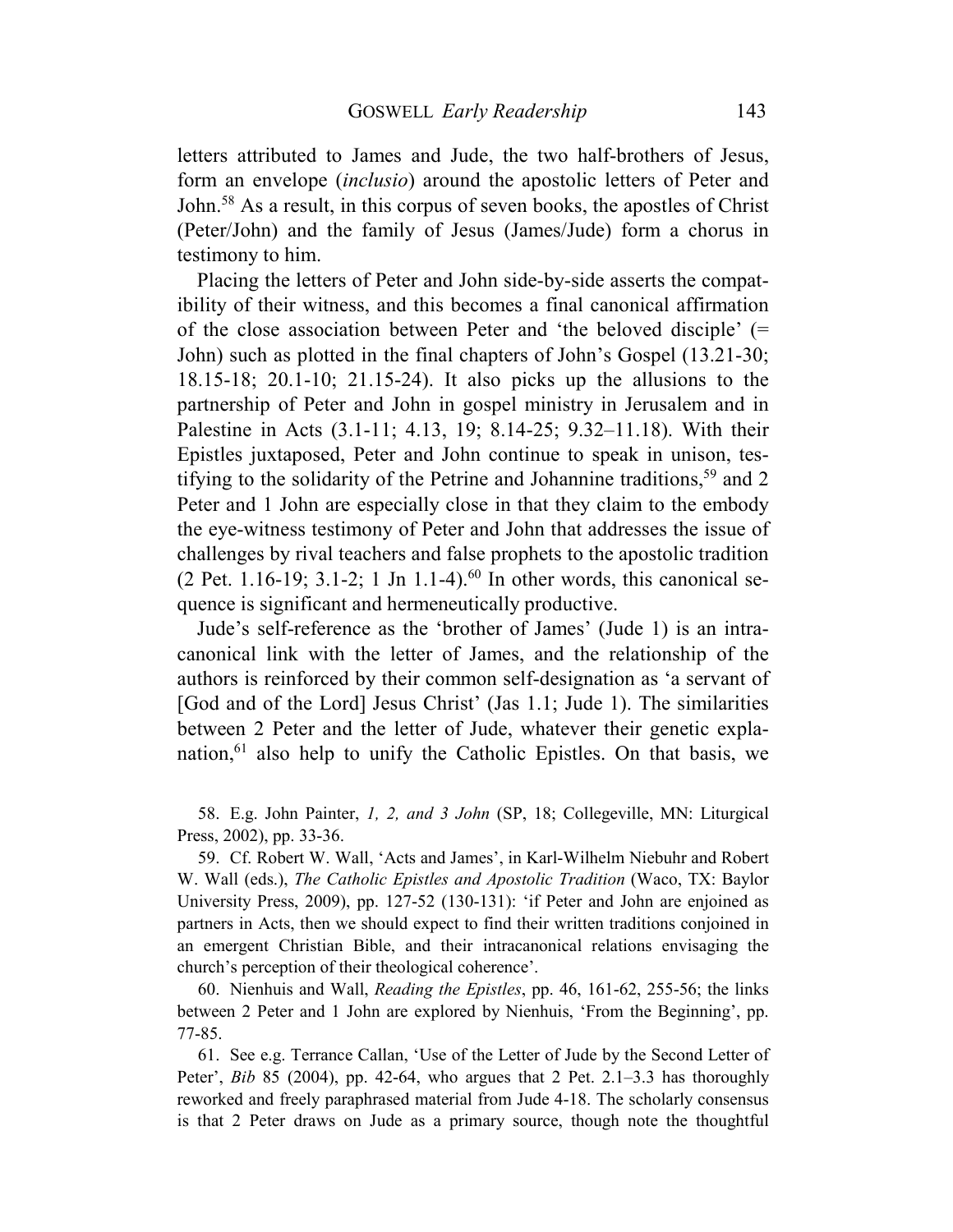might have expected Jude to follow straight after 2 Peter, but it was not allowed to intrude on the James–Peter–John sequence, which reflects the order of the three 'pillars' in Gal. 2.9. The celebrity and personal interaction of the three men in Acts (chs. 1–8, 11–12, 15, 21) was probably another factor.<sup>62</sup> Robert Wall has argued that the decisive role played by James at the conference of Acts 15, in which James has the last say and his judgment is decisive (15.13-21), best explains the placement of the letter of James as the 'frontispiece' of the Catholic Epistles.<sup>63</sup> Though separated from 2 Peter, Jude is, in fact, well situated after the discussion about false teachers in the letters of John. As well, Jude draws on apocalypses (e.g. vv. 9, 14), and its theme of the challenges to faith 'in the last time' (e.g. vv. 18, 21) anticipates and helps to smooth the path for Revelation that follows it in the common ordering of the books (Revelation never abuts the letters of John).

In the list of orders provided by Metzger, several sequences of the Catholic Epistles place the letters attributed to apostles (Peter–John or John–Peter) before those presumed to be authored by the half-brothers of Jesus (James–Jude or Jude–James) (classified by Metzger as b, d, e and  $f$ ).<sup>64</sup> The motivation for these arrangements may be to give a preferential position to the writings of apostles, as also is the case in the socalled Western order of the Four Gospels, wherein those according to Matthew and John, the apostles, are followed by those according to Luke and Mark, the companions of the apostles (e.g. codices Bezae, Washington  $[W 032]$  and  $P^{45}$ ). As well, the primacy of Peter in the Western Church is reflected in four sequences (b, c, d and e).

The canonical location of the Johannine Epistles in the manuscript tradition as part of the *Praxapostolos* implies certain things about the

challenge mounted by F. Lapham, *Peter: The Myth, the Man and the Writings: A Study of Early Petrine Text and Tradition* (JSNTSup, 239; Sheffield: Sheffield Academic Press, 2003), pp. 152-58.

62. Noted by Niebuhr, 'Exegese', pp. 571, 579.

63. Wall, 'Unifying Theology', pp. 44-55; *idem*, 'The Priority of James', in Karl-Wilhelm Niebuhr and Robert W. Wall (eds.), *The Catholic Epistles and Apostolic Tradition* (Waco, TX: Baylor University Press, 2009), pp. 153-60; Nienhuis and Wall, *Reading the Epistles*, pp. 49-52; cf. Gal. 2.9 where the 'pillars' (στῦλοι) are listed in the same order as their letters; see Dieter Lührmann, 'Gal 2,9 und die katholischen Briefe: Bemerkungen zum Kanon und zur regula fidei', *ZNW* 72 (1981), pp. 65-87 (71), and Lockett, *Letters from the Pillar Apostles*, p. 86.

64. For the seven sequences listed by Metzger, see *The Canon of the New Testament*, pp. 299-300.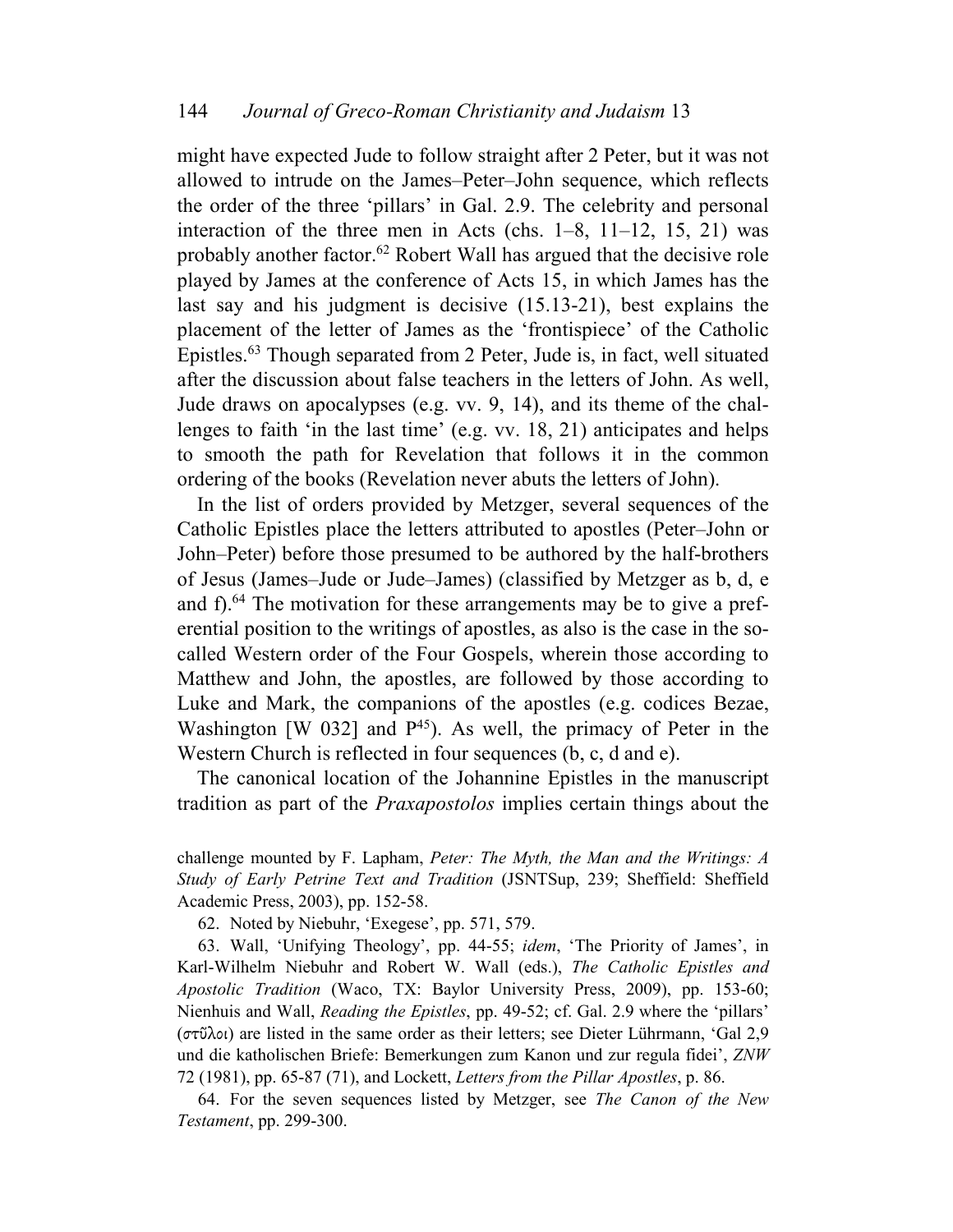function of the three letters according to the early readers and scribes responsible for the canonical ordering of the books, one being that first and foremost they should be read in relation to the other (non-Johannine) letters among which they stand, rather than as components of a wider Johannine body of literature.<sup>65</sup> There is, in fact, no hard evidence to suggest that its different components were ever placed sideby-side in ancient manuscripts, except for the conjoining of the three letters.<sup>66</sup> As well, the canonical location of the Johannine letters does not favour the theory (whatever its other supports) that they were written to respond to heretical (proto-Gnostic?) misreadings of the Fourth Gospel by secessionists.<sup>67</sup> For those who framed the canon, the positioning of the Johannine letters among the Catholic Epistles shows that the relation of the Johannine Epistles to other non-Pauline letters was given priority as an index for interpretation over their connection with either John's Gospel or Revelation.

In fact, the *failure* to place works by the same author (or related authors) next to each other is a general feature of the ordering of the New Testament canon, for 'the fourfold gospel emphatically separates Luke from its historical-critical connection with Acts, John from the Johannine Epistles, Matthew from James, and perhaps Mark from Peter'.<sup>68</sup> In regard to James, the link between its contents and dominical traditions found in the Gospel of Matthew (notably in the Sermon on

65. Painter touches on this point; see 'The Johannine Epistles as Catholic Epistles', pp. 249, 295.

66. Charles E. Hill shows that various ancient Christian authors (e.g. Irenaeus, Clement of Alexandria) were aware of the five items that make up the Johannine corpus, but he then goes on to argue that there is textual confirmation that all the Johannine works were gathered into one codex, as evidenced by the late thirdcentury majuscule manuscript 0232 (P. Antinoopolis 12), which contains 2 Jn 1-9 on both sides of a single codex leaf, with the recto and verso numbered 164 and 165; see *The Johannine Corpus in the Early Church* (Oxford: Oxford University Press, 2004), pp. 449-59. This argument, however, has been neutralized by Michael J. Kruger, who shows that the codex in question would not have had enough space to contain all the Johannine materials; see 'The Date and Content of P. Antinoopolis 12 (0232)', *NTS* 58 (2012), pp. 254-71.

67. Nienhuis and Wall, *Reading the Epistles*, pp. 47, 157 (thinking of the theory of Raymond E. Brown, *The Epistles of John* [AB, 30; New York: Doubleday, 1982], pp. 69-115).

68. Bockmuehl, *Seeing the Word*, p. 109.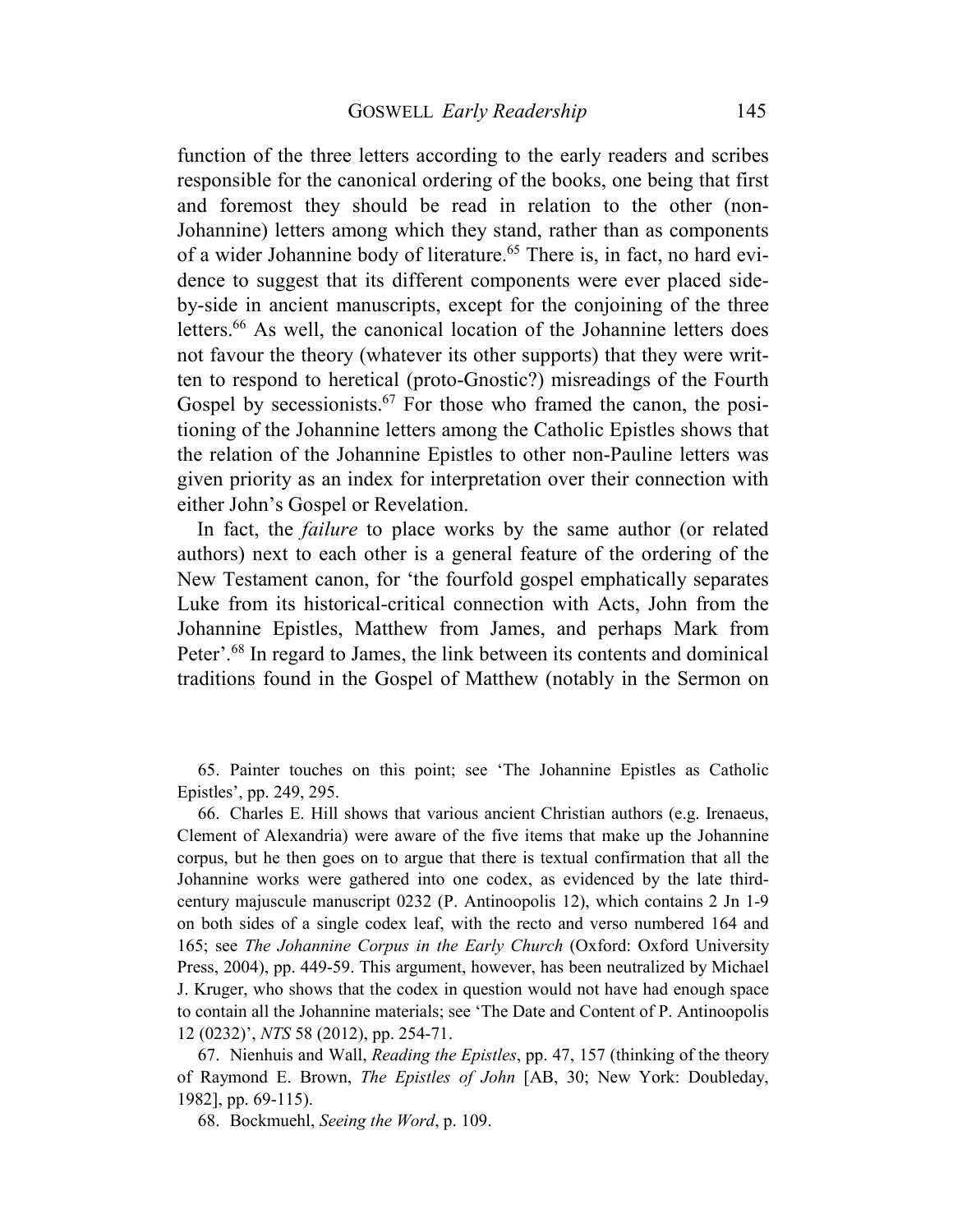the Mount) is not discounted by the canonical order, $69$  but neither is it highlighted or seen as the key for interpreting James. One interpretive effect of 1 Peter following the letter of James in the majority canonical order, according to Richard Bauckham, is that Peter's address to Gentiles as 'exiles of the dispersion' (1.1; cf. Jas 1.1) implies that the Gentiles share in the blessings of the endtime people of God, who consist of believing Jews and believing Gentiles in the style of Paul's discussion in Romans 9–11, and, on that basis, Gentile readers 'are encouraged to find James' letter to the twelve tribes in the Diaspora also addressed to them by virtue of their grafting into the root of Israel (Rom.  $11:17$ )<sup>'.70</sup> Likewise, the similarities between the juxtaposed letters of James and 1 Peter, most notably the common themes and similar ordering of the material in their opening chapters, $71$  carry the implication that both letters are now applicable and of use to Jewish and Gentile believers alike.

Nienhuis and Wall argue that the Catholic Epistles have the role of correcting an antinomian misreading of Pauline theology (esp. the argument against a false type of *sola fideism* in James 2), such that the Catholic Epistles function like the Pastoral Epistles in guiding the reading of the Pauline Corpus (cf. 2 Pet. 3.15-17, which condemns 'lawless men' who twist Paul's teaching).<sup>72</sup> Their appraisal of the Catholic Epistles, so helpful at many points, is skewed by this hypothesis, for it is really only a manifestation of the scholarly tendency to allow the Pauline teaching on justification to set the agenda for interpreting Jas 2.14-26.<sup>73</sup> However, the discourse on faith and works is in

69. See e.g. Dale C. Allison, Jr, 'The Audience of James and the Sayings of Jesus', in Alicia J. Batten and John S. Kloppenborg (eds.), *James, 1 & 2 Peter, and Early Jesus Traditions* (LNTS, 478; London: T. & T. Clark, 2014), pp. 58-77.

70. Bauckham, *James*, p. 157. This is a better reading of the prescripts of James and 1 Peter than that provided by Nienhuis, who sees Peter's application of the term 'diaspora' as implying that empirical Israel is denied any ongoing significance, such that James' use of the same term is a deliberate correction of the views of Peter (*Not by Paul Alone*, pp. 169-74).

71. See e.g. Nienhuis and Wall, *Reading the Epistles*, pp. 253-54.

72. Nienhuis and Wall, *Reading the Epistles*, pp. 52-68; cf. Nienhuis, *Not by Paul Alone*, pp. 85-90; Robert W. Wall, 'A Canonical Approach to the Unity of Acts and Luke's Gospel', pp. 172-91 (174); *idem*, 'Unifying Theology', p. 48.

73. David R. Nienhuis, 'The Letter of James as a Canon-Conscious Pseudepigraph', in Karl-Wilhelm Niebuhr and Robert W. Wall (eds.), *The Catholic Epistles and Apostolic Tradition* (Waco, TX: Baylor University Press, 2009), pp.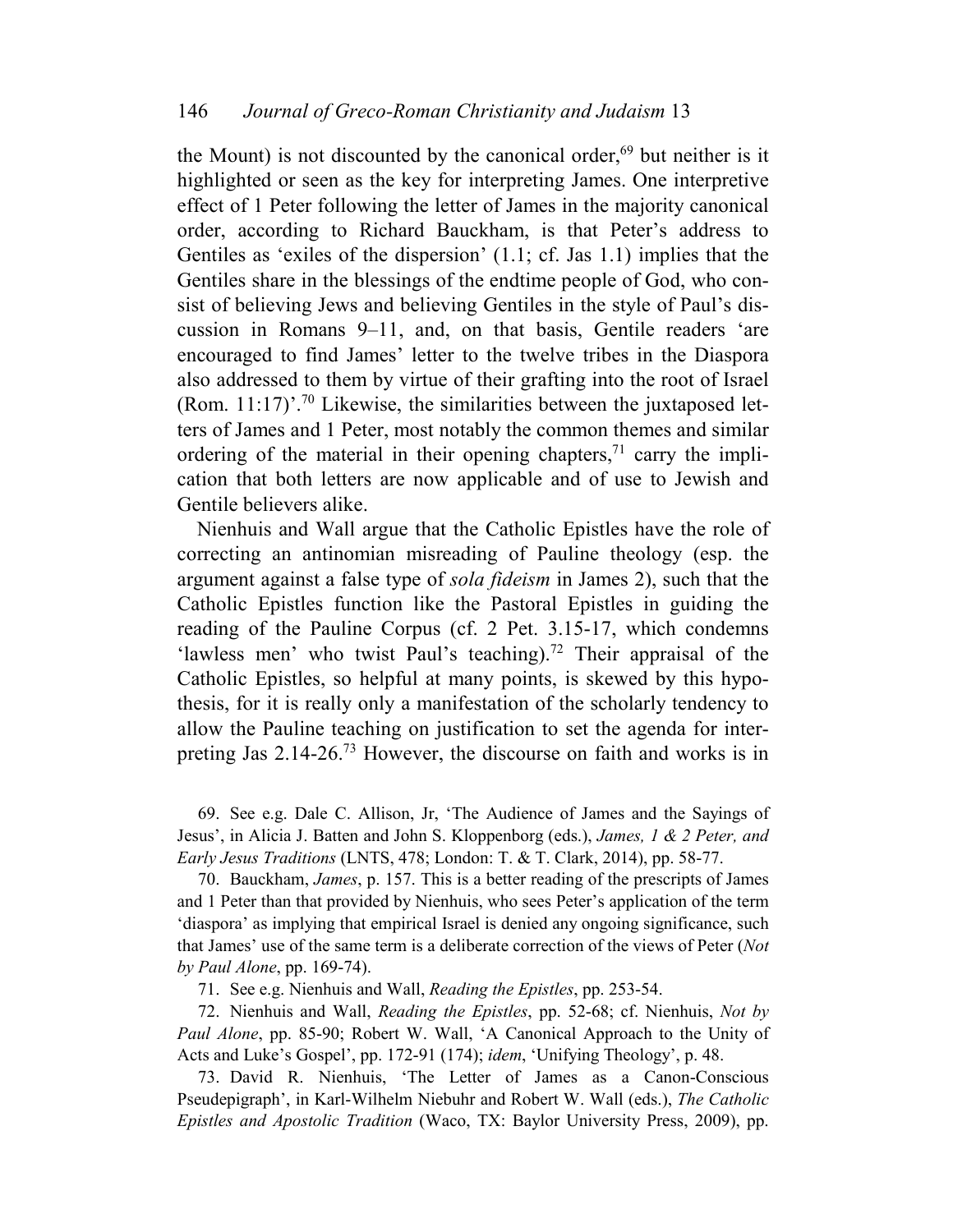the context of the preceding exhortation to the impartial and merciful treatment of the poor  $(1.26-2.13)$ ,<sup>74</sup> and this understanding is supported by the way in which the text of James is divided in the ancient codices, for the only two points in the letter where divisions coincide in Vaticanus (earlier and later capitulation), Sinaiticus and Alexandrinus are before 1.26 and after 2.26, demarcating this extended section of text as a unit of meaning. Only Alexandrinus has a division at 2.1, but breaks in the text are much more frequent in Alexandrinus than in the other two Greek codices, and on that basis this codex is not useful in determining what were viewed by scribes as major partitions in the text of the Catholic Epistles. The unit as a whole addresses the issue of the neglect of the destitute (esp. 1.27; 2.2-3, 15-16) and the related need to avoid the compromise involved in client relationships with the wealthy patrons.<sup>75</sup>

As part of the *Praxapostolos*, James is best read as picking up and elaborating the theme of the care of the needy already to be found in Acts (2.44-45; 4.32-37; 6.1-6; 9.36-43; 10.2-4), and according to the presentation in Acts, Paul is exemplary in caring for the poor (Acts 11.27-30 [cf. Gal. 2.10]; 24.17).<sup>76</sup> Paul is also law-abiding, as acknowledged by James himself when addressing Paul (21.24: 'you yourself live in observance of the law') and as also claimed by Paul when he asserts that he is loyal to his ancestral religion (24.16-21). This, in

183-200 (185-89); cf. the critique of Nienhuis and Wall by Peter H. Davids, 'What Reading Is Truly Canonical? A Brief Response', *JTI* 9 (2015), pp. 137-47 (145-47). For the view that the author is writing from within Paulinism, see Margaret M. Mitchell, 'The Letter of James as a Document of Paulinism', in Robert L. Webb and John S. Kloppenborg (eds.), *Reading James with New Eyes: Methodological Reassessments of the Letter of James* (LNTS, 342; London: T. & T. Clark, 2007), pp. 75-98.

74. As Nienhuis and Wall recognize (*Reading the Epistles*, pp. 81-83). For the summative and transitional character of 1.26-27, see Mark Edward Taylor, *A Text-Linguistic Investigation into the Discourse Structure of James* (LNTS, 331; London: T. & T. Clark, 2006), pp. 51, 101; and for the thematic connection of 1.26- 27 with what follows, see Timothy B. Cargal, *Restoring the Diaspora: Discursive Structure and Purpose in the Epistle of James* (SBLDS, 144; Atlanta: Scholars Press, 1993), pp. 93-136.

75. Alicia J. Batten, *Friendship and Benefaction in James* (Emory Studies in Early Christianity, 15; Dorset: Deo, 2010), pp. 122-44.

76. This last reference is the closest Luke comes to alluding to Paul's collection for poor believers in Jerusalem (cf. Rom. 15.25-27).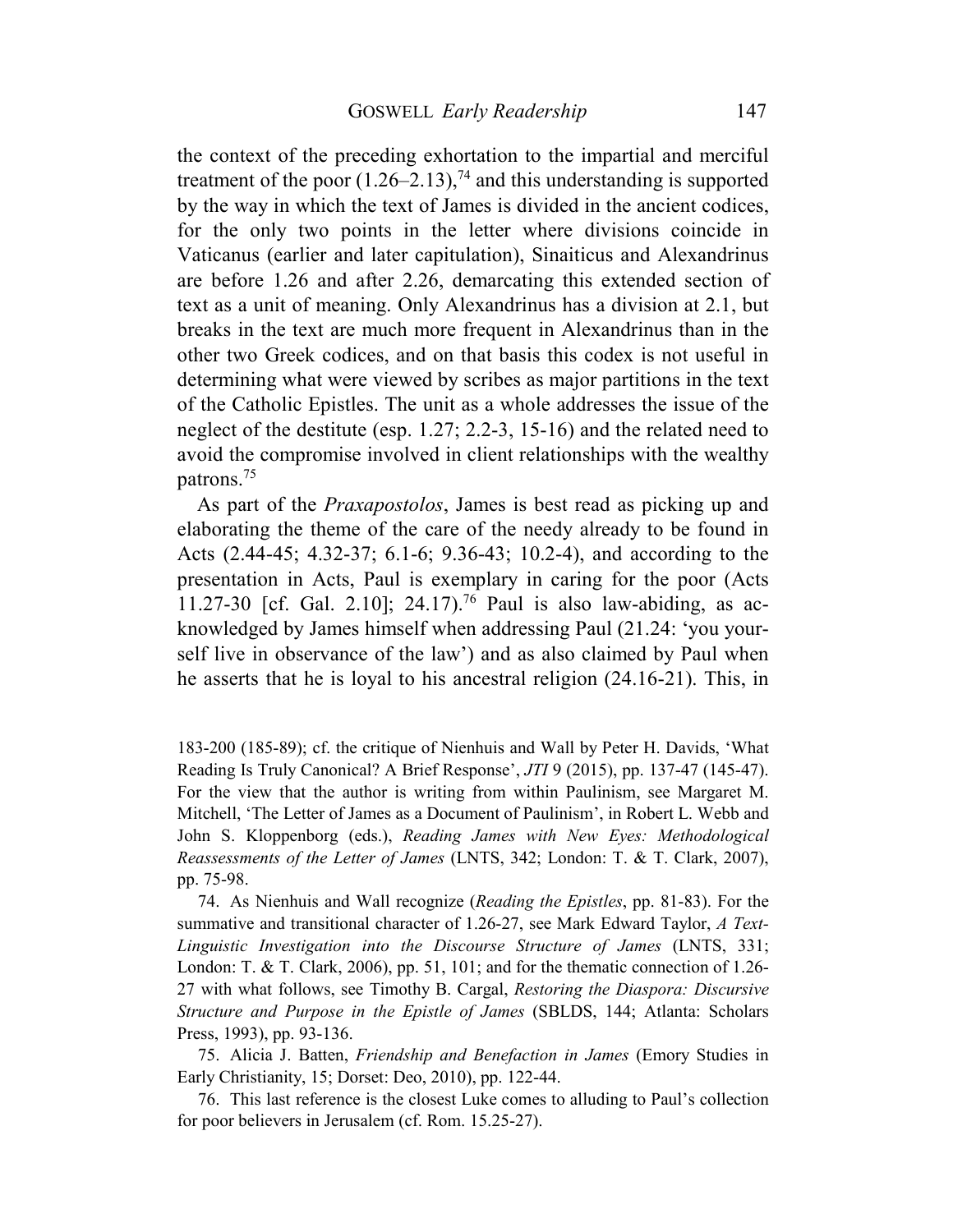effect, turns Paul into an exemplar of what James is teaching. Allowing the canonical context to shape the interpretation of the Catholic Epistles (as Nienhuis and Wall are intent on doing), it would be difficult to read the Jacobian author as aiming to address a perceived imbalance in Paul's teaching (or practice) or writing to correct those who have misread or misapplied Paul's teaching.

The polemical orientation of their reading of the intra-canonical relationship of James with other writings is also not compelling, for the reason that it is too narrowly focused on one particular heretical threat, to the exclusion of other potential distortions of the apostolic testimony. Carey C. Newman also reads the Catholic Epistles as a corrective to possible doctrinal distortions (not just antinomian misreadings of Paul), but he does not focus on James, viewing this as the collective role of the seven-letter collection.<sup>77</sup> Certainly, there is nothing to link the false teachers, scoffers, antichrists, false prophets and deceivers alluded to in the letters of Peter and John to this particular doctrinal deviation. 2 Peter appears to rebuke those who distort teaching by Paul about the delay of the Parousia (3.14-15), perhaps occasioned by opaque comments in his two letters to the Thessalonians, $78$  and 1 John insists on the reality of the physical resurrection of Jesus (e.g. the claim to have seen and handled the risen Christ in 1 Jn 1.1; cf. Jn 20.24-29), presumably in response to heretical claims to the contrary.<sup>79</sup> The theory of Nienhuis and Wall makes a single passage in James (the discussion of faith and works) too determinative for the elucidation of the theological emphases of the Catholic Epistles that cover a wider range of topics. As well, the reading of Nienhuis and Wall underestimates the role played by Acts in relation to *both* corpora. In line with what Wall himself has written elsewhere, the canonical dynamics are different to what he and Nienhuis suggest, and a more nuanced summation of the manuscript evidence would be that interaction between the Pauline Corpus and Catholic Epistles is *mediated* by the book of Acts.<sup>80</sup> Lastly, it ignores the obvious point that the

77. Newman, 'Jude 22, Apostolic Authority', p. 376.

78. Farkasfalvy, 'Ecclesial Setting', p. 9.

79. Matthew D. Jensen, *Affirming the Resurrection of the Incarnate Christ: A Reading of 1 John* (SNTSMS, 153; Cambridge: Cambridge University Press, 2012), pp. 60-65.

80. Wall, 'Acts and James', pp. 127-52 (130): 'Acts provides a distinctive and formative angle of vision into both Pauline and Catholic collections that follow';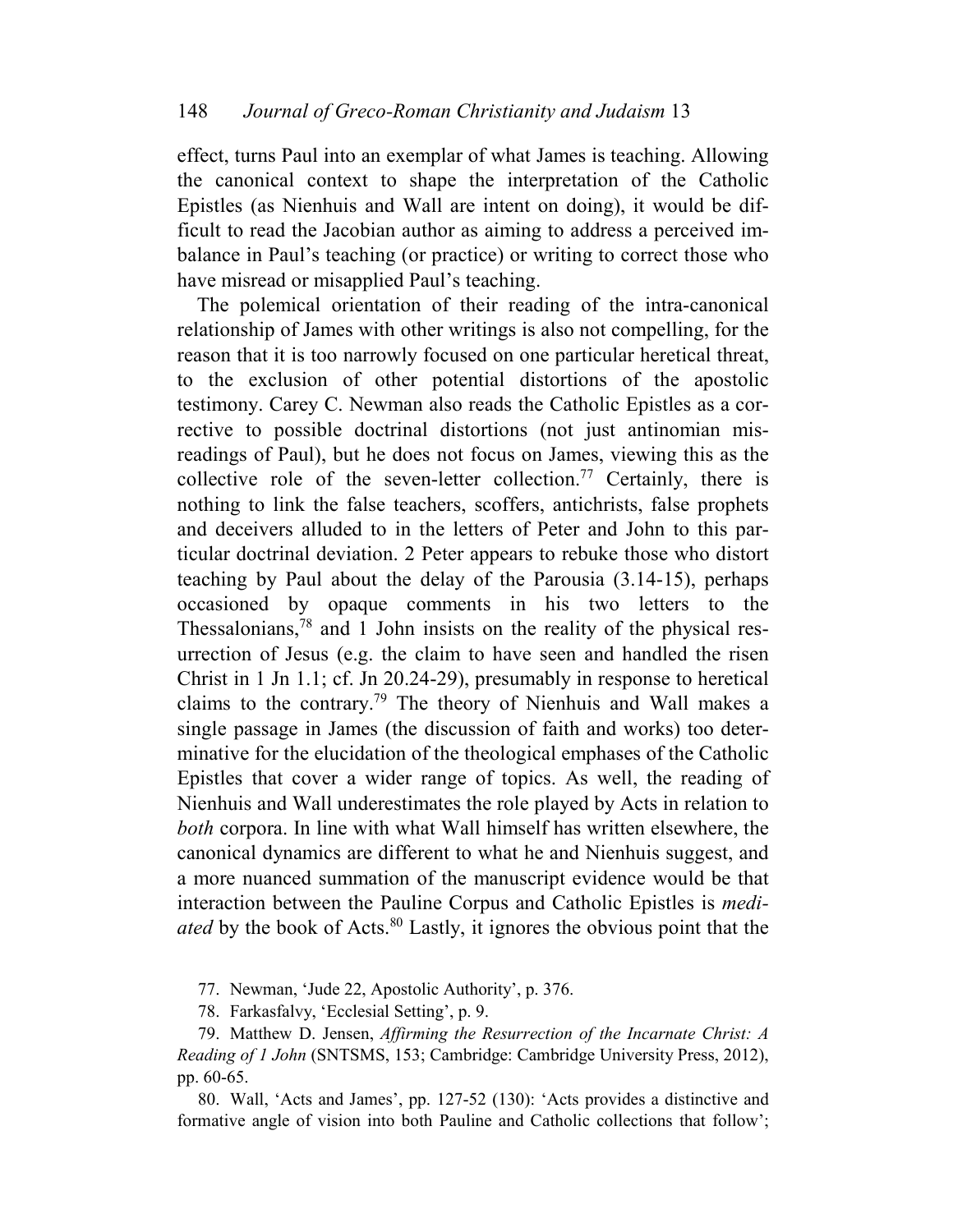existence of this canonical grouping suggests that readers recognized that these seven letters were related in significant ways and illuminated each other, and, therefore, it is the interplay between the writings of James, Peter, John and Jude that is foregrounded.<sup>81</sup>

# *Internal Divisions in the Catholic Epistles*

Ancient Greek manuscripts of New Testament books were written in *scriptio continua*, but they were also provided by scribes with textual divisions, which represent an evaluation of the sense-units of the biblical passages.<sup>82</sup> The oldest system of numbered chapters is that found in Vaticanus, a scheme going back to at least the fourth century, whose divisions for the Catholic Epistles are: James (9 chapters), 1 Peter (8), 2 Peter (none), 1 John (11), 2 John (none), 3 John (none) and Jude  $(2)$ .<sup>83</sup> For example, many of the divisions in 1 John are triggered when the author addresses his readers as '(my) children' (τεκνία, παιδία) or 'beloved' (ἀγαπητοί) (2.1, 7, 18; 3.2, 18; 4.1, 7), with the address perhaps understood as signalling the introduction of a new topic or stage in the argument. A later alternate system of capitulation was applied in the codex to Acts and the Epistles, and this is usually dated sometime between the seventh and ninth century.<sup>84</sup> For the Catholic Epistles, these divisions are: James  $(5)$ , 1 Peter  $(3)$ , 2 Peter  $(2)$ , 1 John  $(3)$ , 2 John (2) and none for 3 John and Jude. This schema is indicated in the margins of the columns by Greek letters of larger size than those used in the earlier system of chapter numbering. In Vaticanus, a short horizontal line (*paragraphos*) is placed above the first letter of the first whole line of the new numbered chapter marking the close of the preceding chapter, and sometimes by a letter protruding into the left

*idem*, 'The Unity of Acts and Luke's Gospel', p. 190 n. 23: 'I take it that the principal role of the biblical Acts is to introduce and frame the two canonical collections of letters that follow.'

81. Cf. Lockett, *Letters from the Pillar Apostles*, p. 100.

82. For comments on the textual breaks in papyri as 'readers' aids', see Hurtado, *The Earliest Christian Artifacts*, pp. 177-85.

83. Codex Vaticanus found at: http://digi.vatlib.it/view/MSS\_Vat.gr.1209 pp. 1426-1444.

84. Stephen Pisano, 'III. The Text of the New Testament', in the Prolegomena volume to *Bibliorum sacrorum graecorum Codex Vaticanus B: Bibliothecae Apostolicae Vaticanae Codex Vaticanus Graecus 1209* (Rome: Istituto Poligrafico e Zecca dello Stato, 1999), pp. 27-41.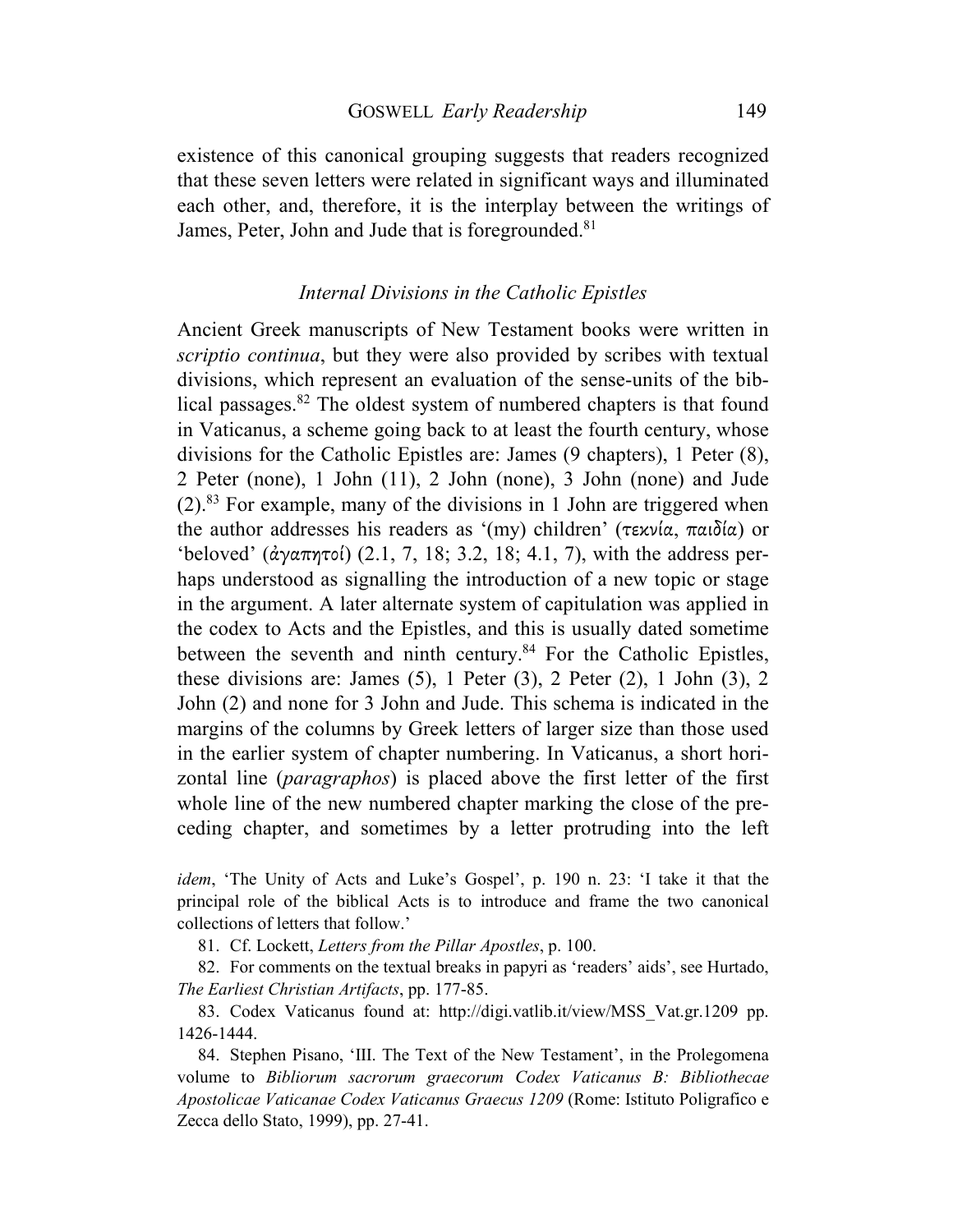### 150 *Journal of Greco-Roman Christianity and Judaism* 13

margin (*ekthesis*).<sup>85</sup> In Sinaiticus, paragraphs are usually marked by *ekthesis*. 86 The main types of markers used for the purposes of delimitation in Alexandrinus are enlarged letters, open spaces (often in the middle of a line) and *ekthesis*. 87

Papyrus 72 (third–fourth century) contains the text of 1 and 2 Peter and Jude, and in this manuscript the Petrine texts have marginal notes in defective Greek that are introduced by περί ('concerning').<sup>88</sup> These notes highlight what were presumably viewed by those responsible as key themes in the letters,<sup>89</sup> namely the importance of ethical behaviour and the danger of false teachers. By this means, the marginal notes help to connect the Petrine correspondence to paraenesis found in the preceding book of James. Papyrus 74 (seventh century) has the *Praxapostolos* in 124 fragments (with a single column, approximately 30–35 lines per column), with parts of all eight books extant, though the only substantial portions of the text are Acts and James.<sup>90</sup> It shows some paragraph breaks, usually marked by a high dot and a space of several letters.

85. For a fuller explanation of how the paragraphs are marked in the codices, see Wim de Bruin, 'Interpreting Delimiters: The Complexity of Textual Delimitation in Four Major Septuagint Manuscripts', in Marjo C.A. Korpel and Josef M. Oesch (eds.), *Studies in Scriptural Unit Division* (Pericope: Scripture as Written and Read in Antiquity, 3; Assen: Koninklijke Van Gorcum, 2002), pp. 66- 89; Dirk Jongkind, *Scribal Habits of Codex Sinaiticus* (Piscataway, NJ: Gorgias Press, 2007), pp. 95-97.

86. Found at http://www.codexsinaiticus.org/en/manuscript.aspx?book=52.

87. Found at http://www.csntm.org/manuscript/View/GA\_02. See also B.H. Cowper (ed.), *Codex Alexandrinus* <sup>Η</sup> ΚΑΙΝΗ ∆ΙΑΘΗΚΗ *Novum Testamentum Graece ex antiquissimo codice alexandrino a C.G. Woide* (London: Williams & Norgate, 1860), p. viii. Cf. James R. Edwards, 'The Hermeneutical Significance of Chapter Divisions in Ancient Gospel Manuscripts', *NTS* 56 (2010), pp. 413-26.

88. Found at http://www.csntm.org/manuscript/View/GA\_P72 and further images are found at https://digi.vatlib.it/view/MSS\_Pap.Bodmer.VIII

89. For comments on the marginal notes, see David G. Horrell, 'Themes of 1 Peter: Insights from the Earliest Manuscripts (the Crosby-Schøyen Codex ms 193 and the Bodmer Miscellaneous Codex containing P<sup>72</sup>)', *NTS* 55 (2009), pp. 503-22; Tommy Wasserman, *The Epistle of Jude: Its Text and Transmission* (ConBNT, 43; Stockholm: Almqvist & Wiksell International, 2006), pp. 46-47; *idem*, 'Papyrus 72 and the Bodmer Miscellaneous Codex', *NTS* 51 (2005), pp. 137-54.

90. Found at http://www.csntm.org/manuscript/View/GA\_P74.